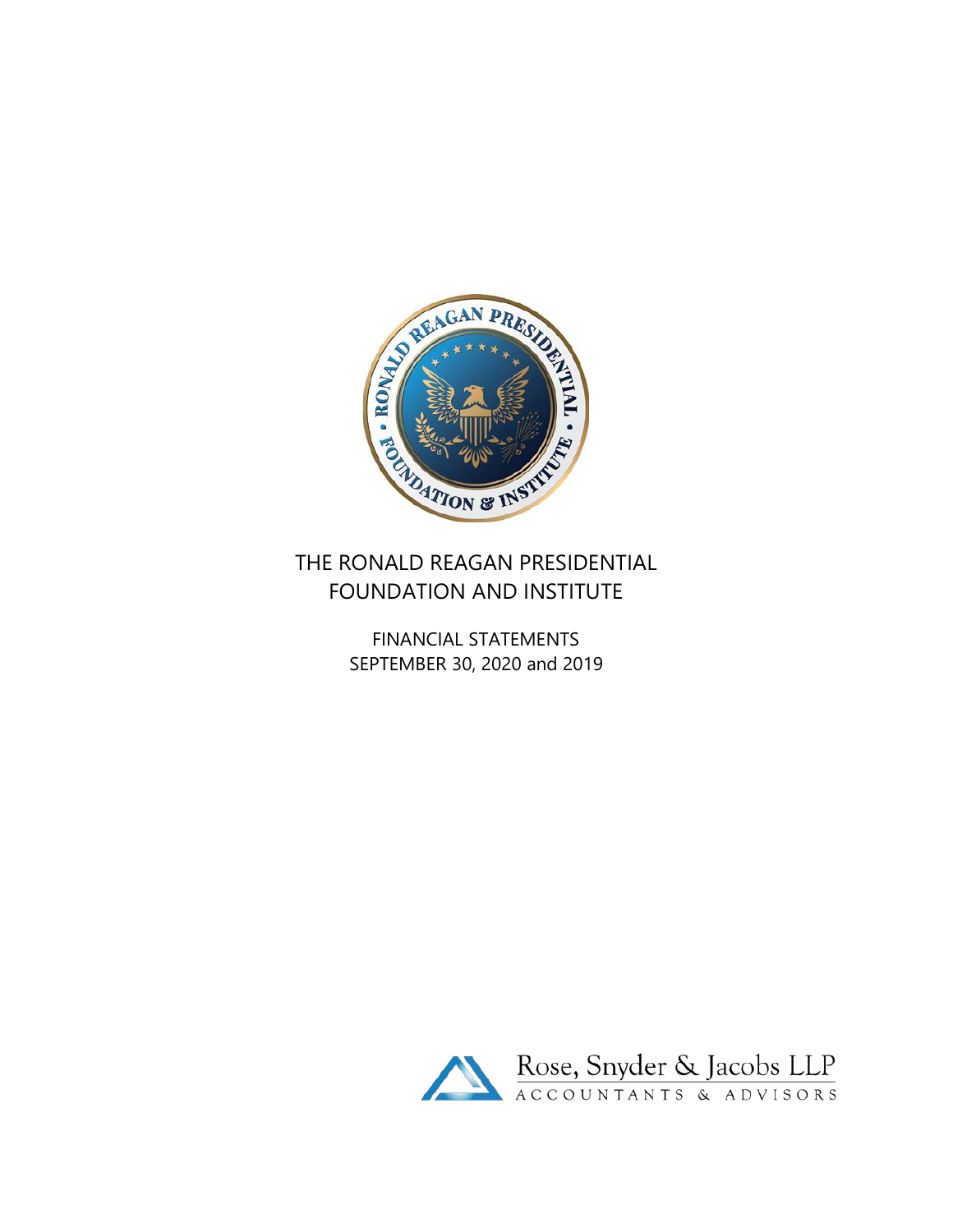## TABLE OF CONTENTS

|                                     | PAGE     |
|-------------------------------------|----------|
| <b>INDEPENDENT AUDITORS' REPORT</b> | 1        |
| <b>FINANCIAL STATEMENTS</b>         |          |
| STATEMENTS OF FINANCIAL POSITION    | 2        |
| STATEMENTS OF ACTIVITIES            | $3 - 4$  |
| STATEMENTS OF FUNCTIONAL EXPENSES   | $5 - 6$  |
| STATEMENTS OF CASH FLOWS            | 7        |
| NOTES TO FINANCIAL STATEMENTS       | $8 - 27$ |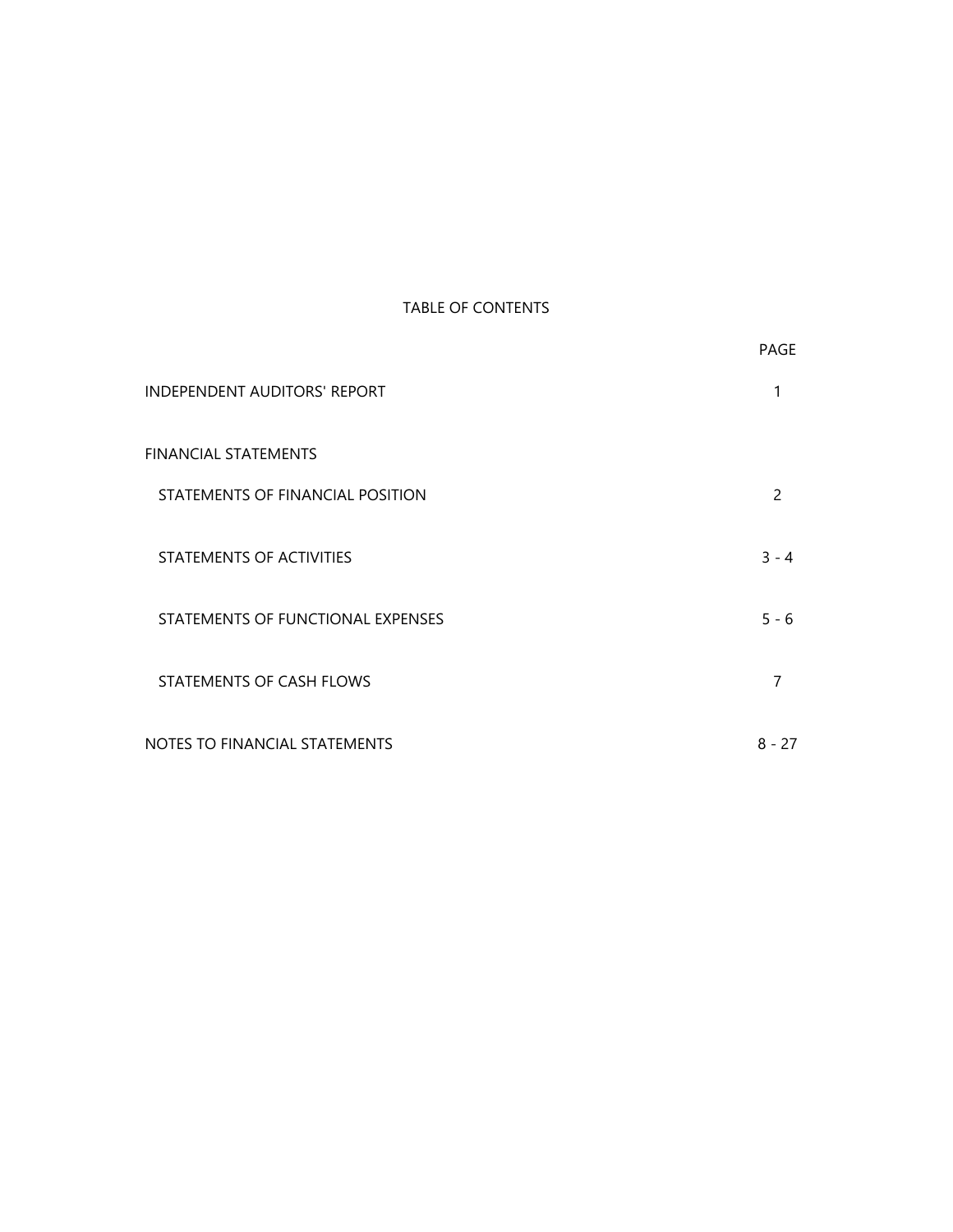

## **INDEPENDENT AUDITORS' REPORT**

To the Board of Trustees The Ronald Reagan Presidential Foundation and Institute

We have audited the accompanying financial statements of The Ronald Reagan Presidential Foundation and Institute (the "Foundation") (a nonprofit organization), which comprise the statements of financial position as of September 30, 2020 and 2019, and the related statements of activities, functional expenses and cash flows for the years then ended, and the related notes to the financial statements.

#### **Management's Responsibility for the Financial Statements**

The Foundation's management is responsible for the preparation and fair presentation of these financial statements in accordance with accounting principles generally accepted in the United States of America; this includes the design, implementation, and maintenance of internal control relevant to the preparation and fair presentation of financial statements that are free from material misstatement, whether due to fraud or error.

#### **Auditors' Responsibility**

Our responsibility is to express an opinion on these financial statements based on our audits. We conducted our audits in accordance with auditing standards generally accepted in the United States of America. Those standards require that we plan and perform the audit to obtain reasonable assurance about whether the financial statements are free from material misstatement.

An audit involves performing procedures to obtain audit evidence about the amounts and disclosures in the financial statements. The procedures selected depend on the auditor's judgment, including the assessment of the risks of material misstatement of the financial statements, whether due to fraud or error. In making those risk assessments, the auditor considers internal control relevant to the entity's preparation and fair presentation of the financial statements in order to design audit procedures that are appropriate in the circumstances, but not for the purpose of expressing an opinion on the effectiveness of the entity's internal control. Accordingly, we express no such opinion. An audit also includes evaluating the appropriateness of accounting policies used and the reasonableness of significant accounting estimates made by management, as well as evaluating the overall presentation of the financial statements.

We believe that the audit evidence we have obtained is sufficient and appropriate to provide a basis for our audit opinion.

#### **Opinion**

In our opinion, the financial statements referred to above present fairly, in all material respects, the financial position of The Ronald Reagan Presidential Foundation and Institute as of September 30, 2020 and 2019, and the changes in its net assets and its cash flows for the years then ended in accordance with accounting principles generally accepted in the United States of America.

ose Snyder & Index LLP

Rose, Snyder & Jacobs LLP

Encino, California February 15, 2021



Member of Russell Bedford Internationala global network of independent professional services firms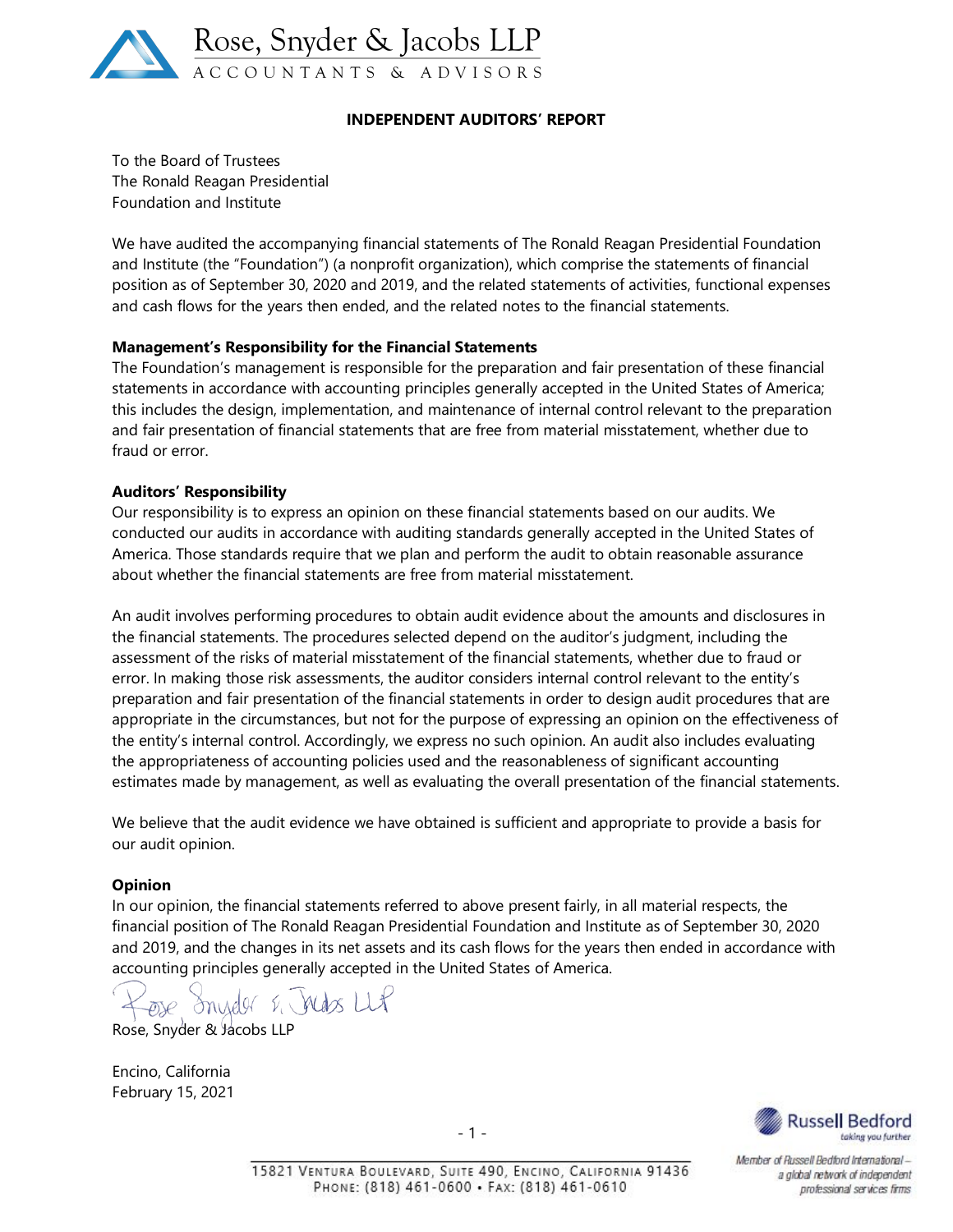# THE RONALD REAGAN PRESIDENTIAL FOUNDATION AND INSTITUTE STATEMENTS OF FINANCIAL POSITION SEPTEMBER 30, 2020 AND 2019

| <b>ASSETS</b>                                                                                                                                                                |                                             |    |                                    |
|------------------------------------------------------------------------------------------------------------------------------------------------------------------------------|---------------------------------------------|----|------------------------------------|
|                                                                                                                                                                              | 2020                                        |    | 2019                               |
| <b>CURRENT ASSETS</b><br>Cash and cash equivalents<br>Pledges receivable - net (notes 3 and 13)<br>Museum store inventory - net<br>Prepaid expenses, accounts receivable and | \$<br>5,001,573<br>2,443,271<br>827,233     | \$ | 9,303,212<br>22,908,713<br>886,663 |
| other assets (notes 4 and 10)                                                                                                                                                | 1,163,073                                   |    | 1,906,106                          |
| <b>TOTAL CURRENT ASSETS</b>                                                                                                                                                  | 9,435,150                                   |    | 35,004,694                         |
| DEPOSITS (note 4)                                                                                                                                                            |                                             |    | 20,126,126                         |
| <b>INVESTMENTS</b> (note 5)                                                                                                                                                  | 215,233,839                                 |    | 211,434,915                        |
| PLEDGES RECEIVABLE - NET (notes 3 and 13)                                                                                                                                    | 50,967,365                                  |    | 31,132,931                         |
| LAND, BUILDINGS AND EQUIPMENT - NET (note 6)                                                                                                                                 | 99,621,625                                  |    | 76,073,720                         |
| FINANCED RIGHT-OF-USE ASSETS - NET (note 1 and 7)                                                                                                                            | 942,850                                     |    |                                    |
| <b>TOTAL ASSETS</b>                                                                                                                                                          | 376,200,829                                 |    | 373,772,386                        |
| LIABILITIES AND NET ASSETS                                                                                                                                                   |                                             |    |                                    |
| <b>CURRENT LIABILITIES</b><br>Accounts payable and accrued expenses<br>Deferred revenue<br>Financed lease liability (note 1 and 7)                                           | \$<br>1,303,498<br>2,233,866<br>170,646     | \$ | 2,431,102<br>1,997,826             |
| TOTAL CURRENT LIABILITIES                                                                                                                                                    | 3,708,010                                   |    | 4,428,928                          |
| LONG-TERM LIABILITIES<br>Note payable (note 8)<br>Charitable remainder annuity trusts (note 9)<br>Deferred revenue<br>Financed lease liability - long-term (note 1 and 7)    | 9,000,000<br>70,763<br>2,103,556<br>780,243 |    | 6,000,000<br>81,033<br>1,062,664   |
| <b>TOTAL LIABILITIES</b>                                                                                                                                                     | 15,662,572                                  |    | 11,572,625                         |
| <b>COMMITMENTS AND CONTINGENCIES (note 12)</b>                                                                                                                               |                                             |    |                                    |
| NET ASSETS (notes 14 and 15)<br>Without donor restrictions<br>With donor restrictions                                                                                        | 194,911,770<br>165,626,487                  |    | 179,378,279<br>182,821,482         |
| <b>TOTAL NET ASSETS</b>                                                                                                                                                      | 360,538,257                                 |    | 362,199,761                        |
| TOTAL LIABILITIES AND NET ASSETS                                                                                                                                             | \$<br>376,200,829                           | S  | 373,772,386                        |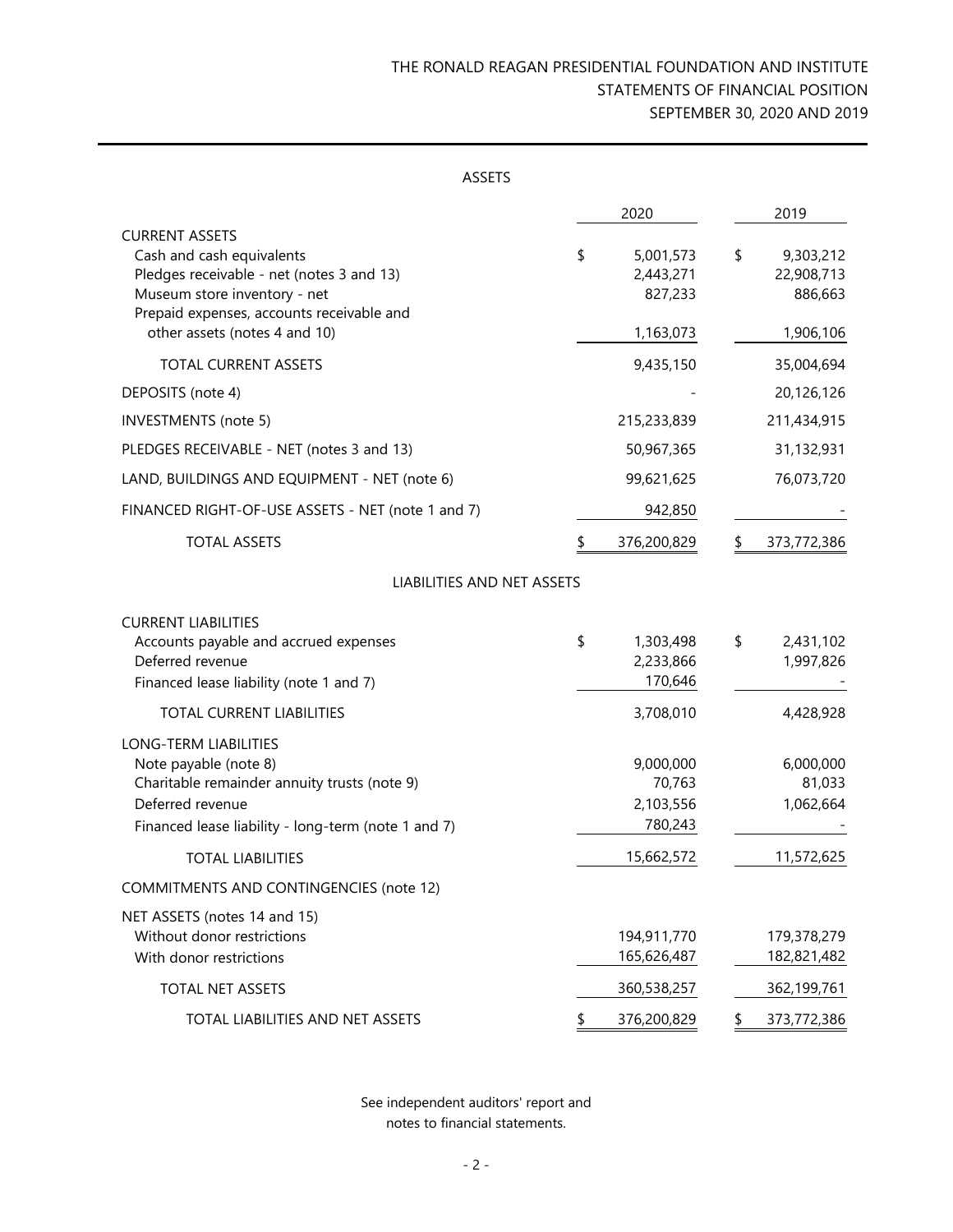|                                                                |    | Without Donor         | With Donor        |                      |
|----------------------------------------------------------------|----|-----------------------|-------------------|----------------------|
|                                                                |    | Restrictions          | Restrictions      | Total                |
| REVENUE AND OTHER SUPPORT:                                     |    |                       |                   |                      |
| Contributions                                                  | \$ | 10,182,192            | \$<br>1,019,848   | \$<br>11,202,040     |
| Direct mail                                                    |    | 1,001,945             |                   | 1,001,945            |
| Pledge support                                                 |    |                       | 2,099,017         | 2,099,017            |
| Rental, admission and royalty income                           |    | 3,903,250             |                   | 3,903,250            |
| Museum store sales                                             |    | 1,312,838             |                   | 1,312,838            |
|                                                                |    |                       |                   |                      |
| TOTAL REVENUE AND OTHER SUPPORT                                |    | 16,400,225            | 3,118,865         | 19,519,090           |
| <b>OPERATING EXPENSES:</b>                                     |    |                       |                   |                      |
| Program services:                                              |    |                       |                   |                      |
| Center for Public Affairs                                      |    | 582,817               |                   | 582,817              |
| <b>Presidential Learning Center</b>                            |    | 2,527,927             |                   | 2,527,927            |
| Library events and exhibits                                    |    | 10,179,811            |                   | 10,179,811           |
| Library and museum support and promotion                       |    | 1,766,813             |                   | 1,766,813            |
| Ronald Reagan Institute                                        |    | 4,282,056             |                   | 4,282,056            |
| Museum store                                                   |    | 1,449,859             |                   | 1,449,859            |
| Support services:                                              |    |                       |                   |                      |
| Fundraising and development                                    |    | 2,423,630             |                   | 2,423,630            |
| Management and general                                         |    | 2,836,896             |                   | 2,836,896            |
| Member services                                                |    | 995,679               |                   | 995,679              |
| TOTAL OPERATING EXPENSES                                       |    | 27,045,488            |                   | 27,045,488           |
| NON-OPERATING ACTIVITIES                                       |    |                       |                   |                      |
| Dividends and interest                                         |    | 1,531,497             | 1,650,360         | 3,181,857            |
| Net realized and unrealized gains on investments               |    | 1,098,096             | 1,791,717         | 2,889,813            |
| Total investment income                                        |    |                       | 3,442,077         |                      |
|                                                                |    | 2,629,593             |                   | 6,071,670<br>(9,305) |
| Loss on disposal of building and equipment<br>Interest expense |    | (9,305)<br>(197, 471) |                   |                      |
|                                                                |    | 23,755,937            | (23, 755, 937)    | (197, 471)           |
| Amounts released from restriction                              |    |                       |                   |                      |
| TOTAL NON-OPERATING ACTIVITIES                                 |    | 26,178,754            | (20, 313, 860)    | 5,864,894            |
| <b>CHANGES IN NET ASSETS</b>                                   |    | 15,533,491            | (17, 194, 995)    | (1,661,504)          |
| Transfers for endowment purposes                               |    |                       |                   |                      |
| NET ASSETS - BEGINNING OF YEAR                                 |    | 179,378,279           | 182,821,482       | 362,199,761          |
| NET ASSETS - END OF YEAR                                       | S  | 194,911,770           | \$<br>165,626,487 | \$<br>360,538,257    |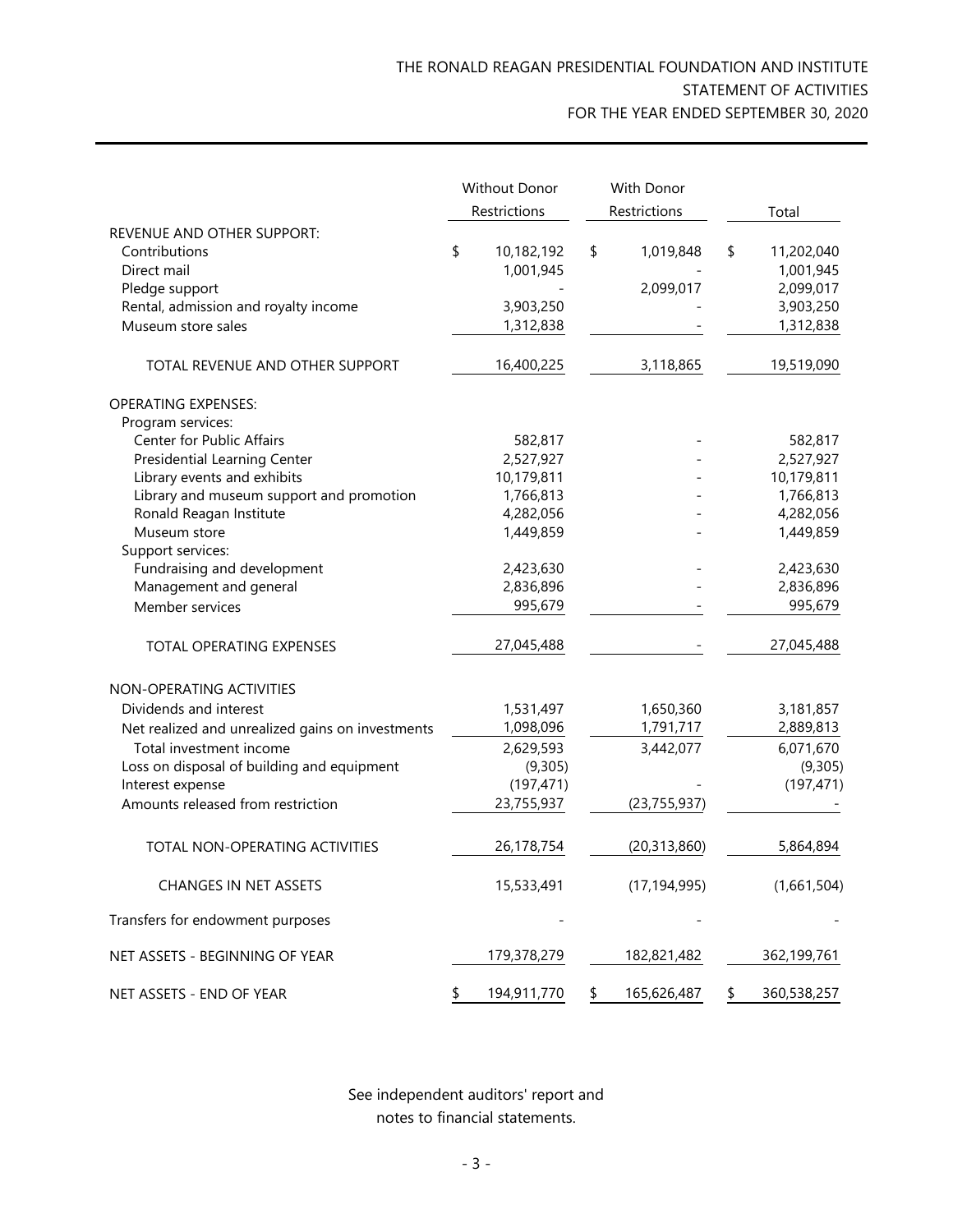|                                                            | Without Donor              | With Donor        |                            |
|------------------------------------------------------------|----------------------------|-------------------|----------------------------|
|                                                            | Restrictions               | Restrictions      | Total                      |
| REVENUE AND OTHER SUPPORT:<br>Contributions<br>Direct mail | \$<br>9,370,735<br>918,955 | \$<br>275,917     | \$<br>9,646,652<br>918,955 |
| Pledge support                                             |                            | 8,868,160         | 8,868,160                  |
| Rental, admission and royalty income                       | 9,068,752                  |                   | 9,068,752                  |
| Museum store sales                                         | 2,837,392                  |                   | 2,837,392                  |
| TOTAL REVENUE AND OTHER SUPPORT                            | 22,195,834                 | 9,144,077         | 31,339,911                 |
| <b>OPERATING EXPENSES:</b>                                 |                            |                   |                            |
| Program services:                                          |                            |                   |                            |
| Center for Public Affairs                                  | 820,513                    |                   | 820,513                    |
| <b>Presidential Learning Center</b>                        | 3,120,756                  |                   | 3,120,756                  |
| Library events and exhibits                                | 11,049,356                 |                   | 11,049,356                 |
| Library and museum support and promotion                   | 2,788,831                  |                   | 2,788,831                  |
| Ronald Reagan Institute                                    | 4,322,226                  |                   | 4,322,226                  |
| Museum store                                               | 2,460,225                  |                   | 2,460,225                  |
| Support services:                                          |                            |                   |                            |
| Fundraising and development                                | 2,390,587                  | 100,000           | 2,490,587                  |
| Management and general                                     | 2,898,361                  |                   | 2,898,361                  |
| Member services                                            | 1,148,804                  |                   | 1,148,804                  |
| TOTAL OPERATING EXPENSES                                   | 30,999,659                 | 100,000           | 31,099,659                 |
| NON-OPERATING ACTIVITIES                                   |                            |                   |                            |
| Dividends and interest                                     | 1,467,616                  | 2,467,074         | 3,934,690                  |
| Net realized and unrealized gains on investments           | 2,001,015                  | 3,341,351         | 5,342,366                  |
| Total investment income                                    | 3,468,631                  | 5,808,425         | 9,277,056                  |
| Interest expense                                           | (223, 829)                 |                   | (223, 829)                 |
| Amounts released from restriction                          | 4,067,323                  | (4,067,323)       |                            |
| TOTAL NON-OPERATING ACTIVITIES                             | 7,312,125                  | 1,741,102         | 9,053,227                  |
| <b>CHANGES IN NET ASSETS</b>                               | (1,491,700)                | 10,785,179        | 9,293,479                  |
| Transfers for endowment purposes                           | 27,757,314                 | (27, 757, 314)    |                            |
| NET ASSETS - BEGINNING OF YEAR                             | 153,112,665                | 199,793,617       | 352,906,282                |
| NET ASSETS - END OF YEAR                                   | \$<br>179,378,279          | \$<br>182,821,482 | \$<br>362,199,761          |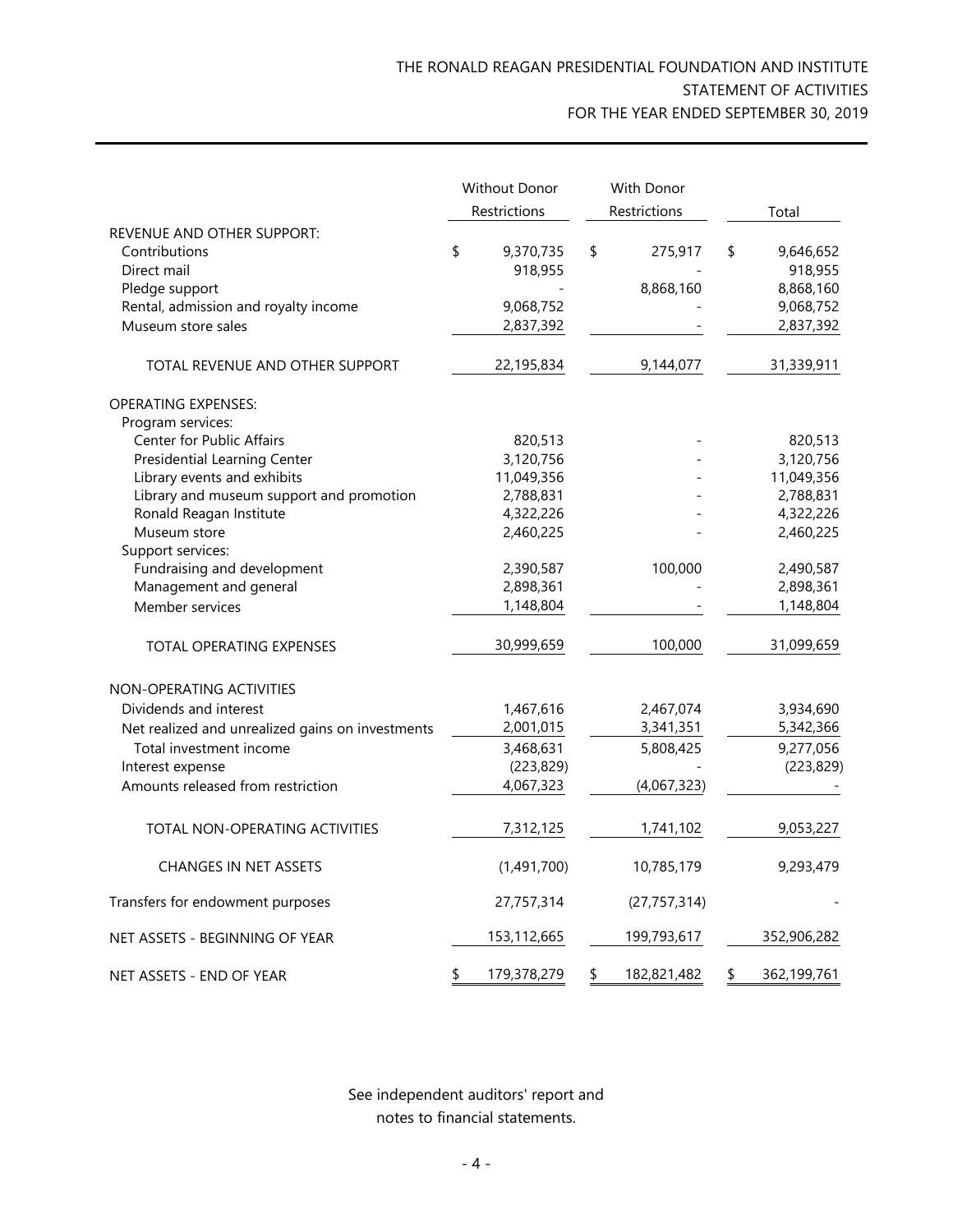# THE RONALD REAGAN PRESIDENTIAL FOUNDATION AND INSTITUTE STATEMENT OF FUNCTIONAL EXPENSES FOR THE YEAR ENDED SEPTEMBER 30, 2020

|                                  | Program Services |                                     |                                 |  |                                |      |                                             |      |                            |  |                 | <b>Support Services</b> |                                |     |                           |   |                          |     |            |
|----------------------------------|------------------|-------------------------------------|---------------------------------|--|--------------------------------|------|---------------------------------------------|------|----------------------------|--|-----------------|-------------------------|--------------------------------|-----|---------------------------|---|--------------------------|-----|------------|
|                                  |                  | Center for<br><b>Public Affairs</b> | Presidential<br>Learning Center |  | Library Events<br>and Exhibits |      | Library and Museum<br>Support and Promotion |      | Ronald Reagan<br>Institute |  | Museum<br>Store |                         | Fundraising and<br>Development |     | Management<br>and General |   | Member<br>Services       |     | Total      |
| <b>OPERATING EXPENSES:</b>       |                  |                                     |                                 |  |                                |      |                                             |      |                            |  |                 |                         |                                |     |                           |   |                          |     |            |
| Personnel and related expenses   |                  | 298,645                             | 1,356,357<br>- 75               |  | 1,069,065<br>୍ତ                | - \$ | 740,795                                     | - 50 | 1,892,809                  |  | 578,390         | -S                      | 1,233,673                      | - S | 1,527,450                 | S | 233,133                  | -SI | 8,930,317  |
| Depreciation and amortization    |                  | 35,631                              | 41,513                          |  | 3,762,228                      |      | 22,413                                      |      | 120,083                    |  | 32,986          |                         | 3,986                          |     | 49,320                    |   | 1,242                    |     | 4,069,402  |
| Exhibits                         |                  |                                     |                                 |  | 2,711,526                      |      |                                             |      |                            |  |                 |                         |                                |     |                           |   | $\overline{\phantom{a}}$ |     | 2,711,526  |
| Occupancy, equipment and repairs |                  | 8,302                               | 9,210                           |  | 1,837,635                      |      | 68,801                                      |      | 353,240                    |  | 26,181          |                         | 5,211                          |     | 92,104                    |   | $\overline{\phantom{a}}$ |     | 2,400,684  |
| Outside services and fees        |                  | 10,643                              | 17,563                          |  | 26,270                         |      | 242,268                                     |      | 293,297                    |  | 44,098          |                         | 194,282                        |     | 741,102                   |   | 68,633                   |     | 1,638,156  |
| Event expenses                   |                  | 201,943                             | 52,599                          |  | 253,144                        |      | 23,268                                      |      | 754,191                    |  |                 |                         | 40,568                         |     | 280                       |   | 6,338                    |     | 1,332,331  |
| Legal and professional fees      |                  |                                     | 194,697                         |  | 52,709                         |      | 7,850                                       |      | 479,582                    |  | 11,059          |                         | 79,584                         |     | 267,511                   |   | 65,126                   |     | 1,158,118  |
| Direct mail                      |                  |                                     | 2,000                           |  |                                |      |                                             |      | 2,000                      |  |                 |                         | 726,566                        |     | $\overline{\phantom{0}}$  |   | 416,619                  |     | 1,147,185  |
| Advertising and marketing        |                  | 7,328                               | 82,337                          |  | 16,005                         |      | 640,719                                     |      | 220,184                    |  | 50,472          |                         | 20,064                         |     | $\overline{\phantom{0}}$  |   | 45,446                   |     | 1,082,555  |
| Grants and contributions         |                  | $\overline{\phantom{a}}$            | 720,189                         |  |                                |      | $\overline{\phantom{a}}$                    |      | $\overline{\phantom{0}}$   |  |                 |                         | 57,200                         |     | $\overline{\phantom{a}}$  |   | 5,575                    |     | 782,964    |
| Cost of museum store sales       |                  | $\overline{\phantom{a}}$            |                                 |  |                                |      | $\overline{\phantom{a}}$                    |      |                            |  | 678,246         |                         |                                |     |                           |   | $\overline{\phantom{a}}$ |     | 678,246    |
| Insurance                        |                  |                                     |                                 |  | 383,493                        |      |                                             |      | 3,410                      |  |                 |                         |                                |     | 85,647                    |   |                          |     | 472,550    |
| Supplies                         |                  | 1,970                               | 26,001                          |  | 22,396                         |      | 16,656                                      |      | 55,565                     |  | 25,694          |                         | 13,290                         |     | 68,466                    |   | 2,590                    |     | 232,628    |
| Travel and entertainment         |                  | 18,355                              | 25,461                          |  | 137                            |      | 4,043                                       |      | 107,695                    |  | 2,733           |                         | 49,206                         |     | 5,016                     |   | $\overline{\phantom{a}}$ |     | 212,646    |
| Museum support                   |                  |                                     |                                 |  | 45,203                         |      |                                             |      |                            |  |                 |                         |                                |     |                           |   | 150,977                  |     | 196,180    |
| TOTAL OPERATING EXPENSES         |                  | 582,817                             | 2,527,927                       |  | 10,179,811                     |      | 1,766,813                                   |      | 4,282,056                  |  | 1,449,859       |                         | 2,423,630                      |     | 2,836,896                 |   | 995,679                  |     | 27,045,488 |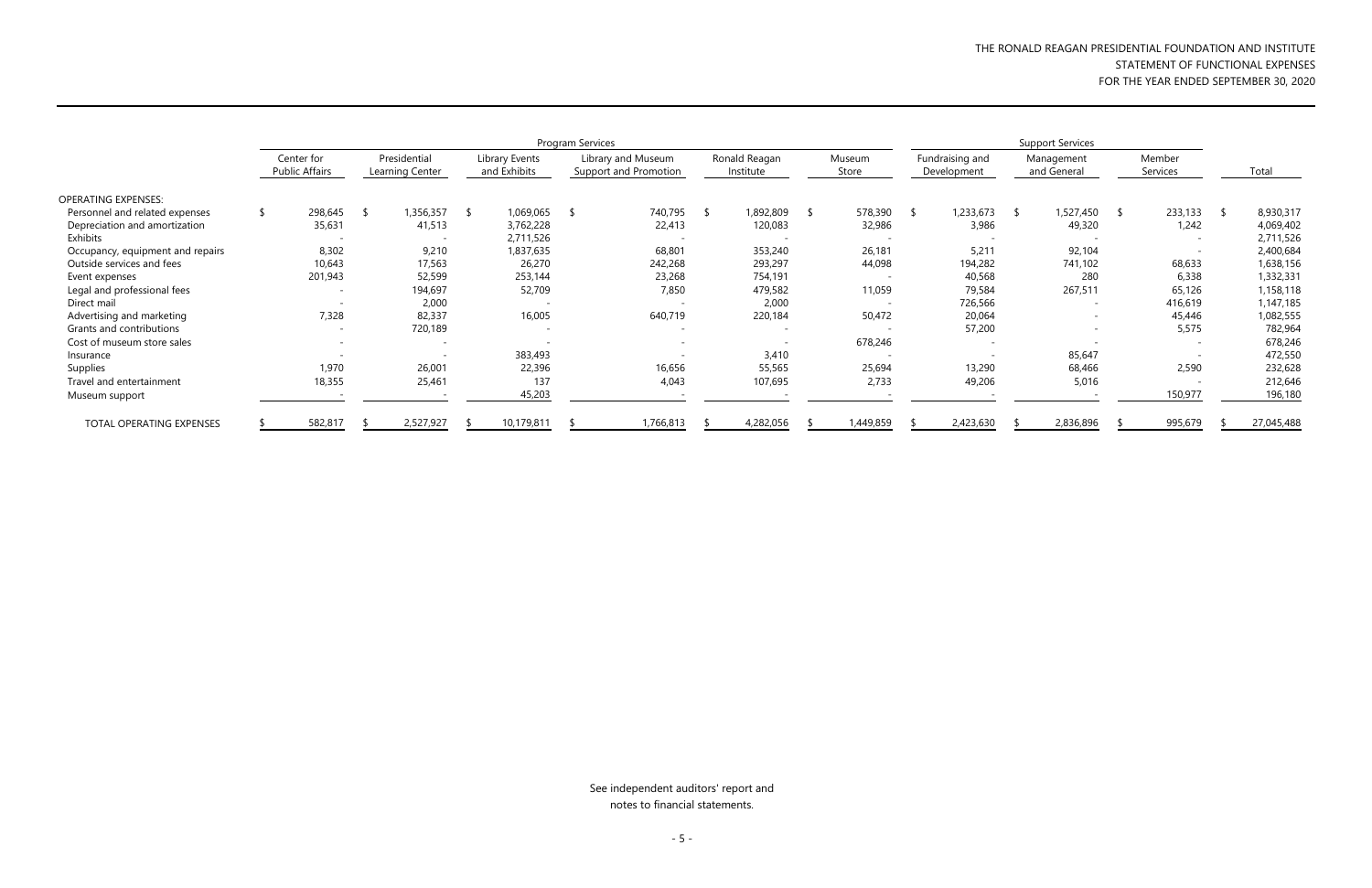# THE RONALD REAGAN PRESIDENTIAL FOUNDATION AND INSTITUTE STATEMENT OF FUNCTIONAL EXPENSES FOR THE YEAR ENDED SEPTEMBER 30, 2019

|                                  | Program Services                    |  |                                 |  |                                |  |                                             |      |                            |  |                 | <b>Support Services</b> |                                |     |                           |     |                          |            |
|----------------------------------|-------------------------------------|--|---------------------------------|--|--------------------------------|--|---------------------------------------------|------|----------------------------|--|-----------------|-------------------------|--------------------------------|-----|---------------------------|-----|--------------------------|------------|
|                                  | Center for<br><b>Public Affairs</b> |  | Presidential<br>Learning Center |  | Library Events<br>and Exhibits |  | Library and Museum<br>Support and Promotion |      | Ronald Reagan<br>Institute |  | Museum<br>Store |                         | Fundraising and<br>Development |     | Management<br>and General |     | Member<br>Services       | Total      |
| <b>OPERATING EXPENSES:</b>       |                                     |  |                                 |  |                                |  |                                             |      |                            |  |                 |                         |                                |     |                           |     |                          |            |
| Personnel and related expenses   | 298,625                             |  | 1,524,801                       |  | 1,104,555                      |  | 986,879                                     | - 55 | 1,731,099                  |  | 771,125         | <sup>S</sup>            | 1,202,083                      | - S | 1,463,699                 | - S | 506,484                  | 9,589,350  |
| Depreciation and amortization    | 35,745                              |  | 44,404                          |  | 3,821,634                      |  | 22,360                                      |      | 11,722                     |  | 33,941          |                         | 4,276                          |     | 46,851                    |     | 1,332                    | 4,022,265  |
| Exhibits                         |                                     |  |                                 |  | 2,972,126                      |  |                                             |      | $\overline{\phantom{0}}$   |  |                 |                         |                                |     |                           |     | $\overline{\phantom{0}}$ | 2,972,126  |
| Event expenses                   | 444,480                             |  | 273,147                         |  | 603,494                        |  | 91,361                                      |      | 1,261,021                  |  |                 |                         | 67,717                         |     | 2,733                     |     | 32,381                   | 2,776,334  |
| Occupancy, equipment and repairs | 2,264                               |  | 10,234                          |  | 2,068,022                      |  | 73,007                                      |      | 243,597                    |  | 29,981          |                         | 4,775                          |     | 95,978                    |     | 39                       | 2,527,897  |
| Outside services and fees        | 24,348                              |  | 26,808                          |  | 54,705                         |  | 357,663                                     |      | 433,672                    |  | 73,394          |                         | 103,333                        |     | 742,379                   |     | 81,604                   | 1,897,906  |
| Advertising and marketing        | 11,775                              |  | 149,588                         |  | 48,310                         |  | 1,208,451                                   |      | 228,014                    |  | 39,791          |                         | 46,911                         |     | $\overline{\phantom{0}}$  |     | 40,917                   | 1,773,757  |
| Cost of museum store sales       |                                     |  |                                 |  |                                |  |                                             |      |                            |  | 1,432,895       |                         |                                |     |                           |     | $\overline{\phantom{0}}$ | 1,432,895  |
| Direct mail                      | $\overline{\phantom{a}}$            |  | 32,986                          |  |                                |  | $\overline{\phantom{a}}$                    |      | 945                        |  |                 |                         | 760,198                        |     |                           |     | 252,847                  | 1,046,976  |
| Legal and professional fees      | $-$                                 |  | 173,959                         |  | 59,882                         |  | $\overline{\phantom{a}}$                    |      | 168,504                    |  | 26,260          |                         | 114,000                        |     | 351,060                   |     | $\overline{\phantom{0}}$ | 893,665    |
| Grants and contributions         | $\overline{\phantom{a}}$            |  | 803,626                         |  |                                |  |                                             |      | $\overline{\phantom{0}}$   |  |                 |                         | 17,375                         |     |                           |     | 10,079                   | 831,080    |
| Travel and entertainment         | 22                                  |  | 55,208                          |  | 4,293                          |  | 12,902                                      |      | 204,065                    |  | 4,436           |                         | 59,165                         |     | 33,298                    |     | 567                      | 373,956    |
| Museum support                   |                                     |  |                                 |  | 113,082                        |  |                                             |      |                            |  |                 |                         |                                |     |                           |     | 218,952                  | 332,034    |
| Supplies                         | 3,254                               |  | 25,995                          |  | 40,017                         |  | 36,208                                      |      | 39,587                     |  | 48,402          |                         | 10,754                         |     | 82,920                    |     | 3,602                    | 290,739    |
| Insurance                        |                                     |  | $\overline{\phantom{a}}$        |  | 159,236                        |  | $\overline{\phantom{a}}$                    |      | $\overline{\phantom{0}}$   |  |                 |                         |                                |     | 79,443                    |     |                          | 238,679    |
| Provision for doubtful pledges   |                                     |  |                                 |  |                                |  |                                             |      |                            |  |                 |                         | 100,000                        |     |                           |     |                          | 100,000    |
| TOTAL OPERATING EXPENSES         | 820,513                             |  | 3,120,756                       |  | 11,049,356                     |  | 2,788,831                                   |      | 4,322,226                  |  | 2,460,225       |                         | 2,490,587                      |     | 2,898,361                 |     | ,148,804                 | 31,099,659 |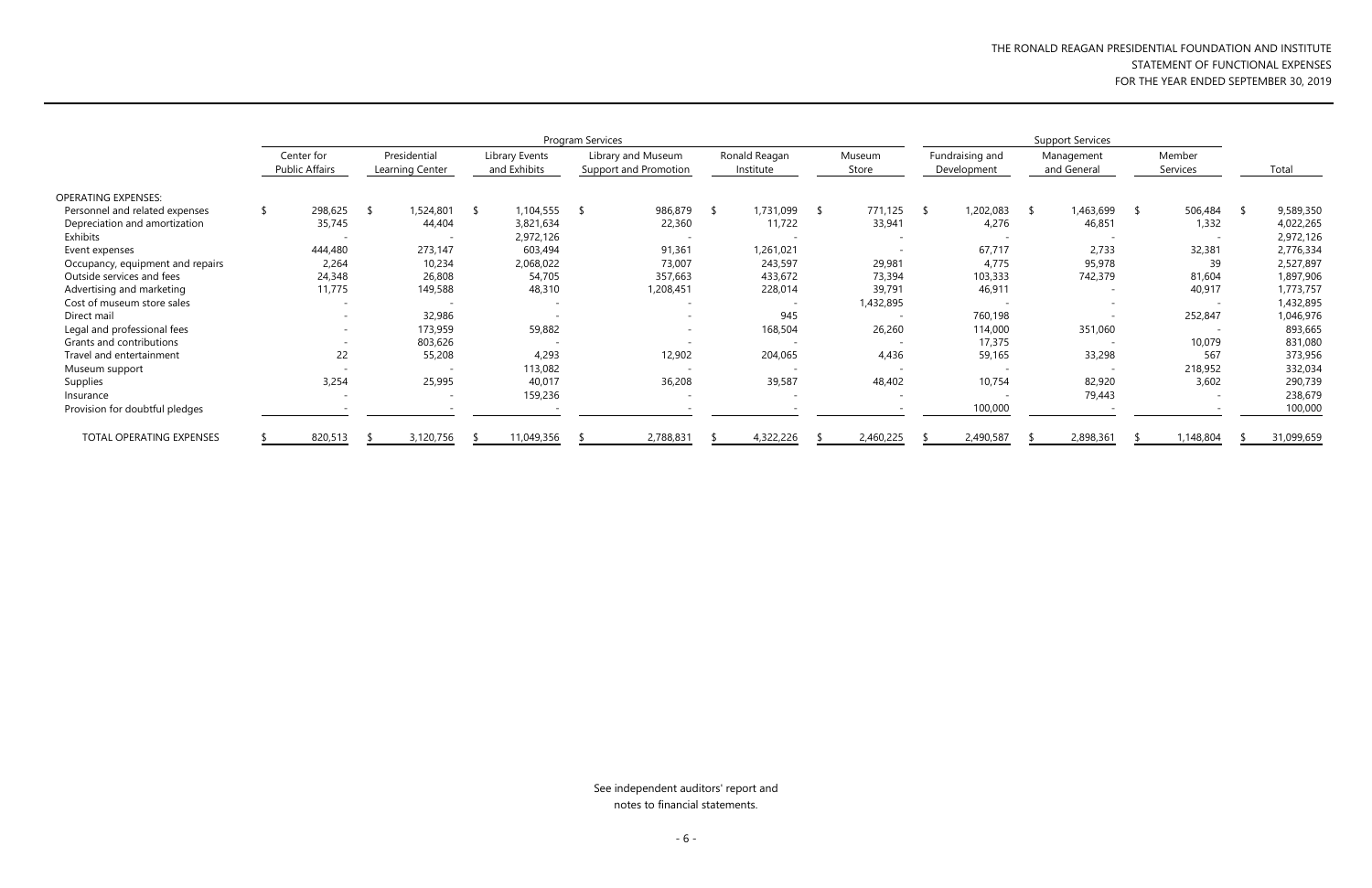# THE RONALD REAGAN PRESIDENTIAL FOUNDATION AND INSTITUTE STATEMENTS OF CASH FLOWS FOR THE YEARS ENDED SEPTEMBER 30, 2020 AND 2019

| CASH FLOWS FROM OPERATING ACTIVITIES:<br>Changes in net assets<br>\$<br>(1,661,504)<br>\$<br>9,293,479<br>Adjustments to reconcile changes in net assets to<br>net cash provided by (used in) operating activities:<br>Depreciation and amortization of buildings and equipment<br>3,971,866<br>4,022,265<br>Depreciation of right-of-use of financed assets<br>97,536<br>Loss on disposal of property and equipment<br>9,305<br>Impairment of property and equipment<br>296,939<br>316,384<br>Amortization of pledges receivable present value discount<br>(86, 747)<br>(4, 161, 706)<br>Non-cash contribution revenue<br>(901, 545)<br>(152, 682)<br>Investment income<br>(6,071,670)<br>(9,277,056)<br>100,000<br>Provision for doubtful pledges<br>Changes in operating assets and liabilities:<br>Pledges receivable<br>187,082<br>252,084<br>Museum store inventory<br>59,430<br>(794)<br>Prepaid expenses, accounts receivable and other assets<br>763,283<br>(164, 439)<br>Accounts payable and accrued expenses<br>(1, 127, 605)<br>125,515<br>136,862<br>Deferred revenues<br>185,632<br>(4,277,998)<br>489,912<br>NET CASH PROVIDED BY (USED IN) OPERATING ACTIVITIES<br>CASH FLOWS FROM INVESTING ACTIVITIES:<br>Purchase of investments<br>(1,003,533)<br>(2,769,399)<br>Proceeds from sale of investments<br>4,168,497<br>20,005,062<br>Cash restricted for short-term investments<br>8,902,660<br>Deposits for purchase of building<br>(19, 127, 040)<br>(6,088,838)<br>(1,615,177)<br>Purchase of land, buildings and equipment<br>5,396,106<br>(2,923,874)<br>NET CASH PROVIDED BY (USED IN) INVESTING ACTIVITIES<br>CASH FLOWS FROM FINANCING ACTIVITIES:<br>Proceeds from borrowing under non-revolving long term loan<br>3,000,000<br>Charitable remainder annuity trusts<br>(10, 270)<br>(23, 913)<br>(89, 497)<br>Payments on financed right-of-use assets<br>2,900,233<br>(23, 913)<br>NET CASH PROVIDED BY (USED IN) FINANCING ACTIVITIES<br>NET INCREASE (DECREASE) IN CASH AND CASH EQUIVALENTS<br>(4,301,639)<br>5,862,105<br>9,303,212<br>CASH AND CASH EQUIVALENTS - beginning of year<br>3,441,107<br>\$<br>5,001,573<br>9,303,212<br>CASH AND CASH EQUIVALENTS - end of year<br>SUPPLEMENTARY DISCLOSURE:<br>150,787<br>220,899<br>\$<br>Interest paid in cash<br>NON-CASH INVESTING AND FINANCING ACTIVITIES:<br>361,545<br>152,682<br>Contributions of investments<br>$\frac{1}{2}$<br>530,673<br>10,220<br>Contributions of investments as repayment of pledges receivable<br>\$<br>1,091,300<br>1,232,700<br>Property and equipment acquired through Sodexo agreement<br>\$<br>\$<br>20,105,876<br>Property and equipment acquired through use of deposits<br>\$<br>540,000<br>Property and equipment acquired through donations<br>\$<br>\$<br>1,040,386<br>Right-of-use assets acquired through financing |  | 2020 | 2019 |
|------------------------------------------------------------------------------------------------------------------------------------------------------------------------------------------------------------------------------------------------------------------------------------------------------------------------------------------------------------------------------------------------------------------------------------------------------------------------------------------------------------------------------------------------------------------------------------------------------------------------------------------------------------------------------------------------------------------------------------------------------------------------------------------------------------------------------------------------------------------------------------------------------------------------------------------------------------------------------------------------------------------------------------------------------------------------------------------------------------------------------------------------------------------------------------------------------------------------------------------------------------------------------------------------------------------------------------------------------------------------------------------------------------------------------------------------------------------------------------------------------------------------------------------------------------------------------------------------------------------------------------------------------------------------------------------------------------------------------------------------------------------------------------------------------------------------------------------------------------------------------------------------------------------------------------------------------------------------------------------------------------------------------------------------------------------------------------------------------------------------------------------------------------------------------------------------------------------------------------------------------------------------------------------------------------------------------------------------------------------------------------------------------------------------------------------------------------------------------------------------------------------------------------------------------------------------------------------------------------------------------------------------------------------------------------------------------------------------------------------------------------------------------------------------------------------------------------------------|--|------|------|
|                                                                                                                                                                                                                                                                                                                                                                                                                                                                                                                                                                                                                                                                                                                                                                                                                                                                                                                                                                                                                                                                                                                                                                                                                                                                                                                                                                                                                                                                                                                                                                                                                                                                                                                                                                                                                                                                                                                                                                                                                                                                                                                                                                                                                                                                                                                                                                                                                                                                                                                                                                                                                                                                                                                                                                                                                                                |  |      |      |
|                                                                                                                                                                                                                                                                                                                                                                                                                                                                                                                                                                                                                                                                                                                                                                                                                                                                                                                                                                                                                                                                                                                                                                                                                                                                                                                                                                                                                                                                                                                                                                                                                                                                                                                                                                                                                                                                                                                                                                                                                                                                                                                                                                                                                                                                                                                                                                                                                                                                                                                                                                                                                                                                                                                                                                                                                                                |  |      |      |
|                                                                                                                                                                                                                                                                                                                                                                                                                                                                                                                                                                                                                                                                                                                                                                                                                                                                                                                                                                                                                                                                                                                                                                                                                                                                                                                                                                                                                                                                                                                                                                                                                                                                                                                                                                                                                                                                                                                                                                                                                                                                                                                                                                                                                                                                                                                                                                                                                                                                                                                                                                                                                                                                                                                                                                                                                                                |  |      |      |
|                                                                                                                                                                                                                                                                                                                                                                                                                                                                                                                                                                                                                                                                                                                                                                                                                                                                                                                                                                                                                                                                                                                                                                                                                                                                                                                                                                                                                                                                                                                                                                                                                                                                                                                                                                                                                                                                                                                                                                                                                                                                                                                                                                                                                                                                                                                                                                                                                                                                                                                                                                                                                                                                                                                                                                                                                                                |  |      |      |
|                                                                                                                                                                                                                                                                                                                                                                                                                                                                                                                                                                                                                                                                                                                                                                                                                                                                                                                                                                                                                                                                                                                                                                                                                                                                                                                                                                                                                                                                                                                                                                                                                                                                                                                                                                                                                                                                                                                                                                                                                                                                                                                                                                                                                                                                                                                                                                                                                                                                                                                                                                                                                                                                                                                                                                                                                                                |  |      |      |
|                                                                                                                                                                                                                                                                                                                                                                                                                                                                                                                                                                                                                                                                                                                                                                                                                                                                                                                                                                                                                                                                                                                                                                                                                                                                                                                                                                                                                                                                                                                                                                                                                                                                                                                                                                                                                                                                                                                                                                                                                                                                                                                                                                                                                                                                                                                                                                                                                                                                                                                                                                                                                                                                                                                                                                                                                                                |  |      |      |
|                                                                                                                                                                                                                                                                                                                                                                                                                                                                                                                                                                                                                                                                                                                                                                                                                                                                                                                                                                                                                                                                                                                                                                                                                                                                                                                                                                                                                                                                                                                                                                                                                                                                                                                                                                                                                                                                                                                                                                                                                                                                                                                                                                                                                                                                                                                                                                                                                                                                                                                                                                                                                                                                                                                                                                                                                                                |  |      |      |
|                                                                                                                                                                                                                                                                                                                                                                                                                                                                                                                                                                                                                                                                                                                                                                                                                                                                                                                                                                                                                                                                                                                                                                                                                                                                                                                                                                                                                                                                                                                                                                                                                                                                                                                                                                                                                                                                                                                                                                                                                                                                                                                                                                                                                                                                                                                                                                                                                                                                                                                                                                                                                                                                                                                                                                                                                                                |  |      |      |
|                                                                                                                                                                                                                                                                                                                                                                                                                                                                                                                                                                                                                                                                                                                                                                                                                                                                                                                                                                                                                                                                                                                                                                                                                                                                                                                                                                                                                                                                                                                                                                                                                                                                                                                                                                                                                                                                                                                                                                                                                                                                                                                                                                                                                                                                                                                                                                                                                                                                                                                                                                                                                                                                                                                                                                                                                                                |  |      |      |
|                                                                                                                                                                                                                                                                                                                                                                                                                                                                                                                                                                                                                                                                                                                                                                                                                                                                                                                                                                                                                                                                                                                                                                                                                                                                                                                                                                                                                                                                                                                                                                                                                                                                                                                                                                                                                                                                                                                                                                                                                                                                                                                                                                                                                                                                                                                                                                                                                                                                                                                                                                                                                                                                                                                                                                                                                                                |  |      |      |
|                                                                                                                                                                                                                                                                                                                                                                                                                                                                                                                                                                                                                                                                                                                                                                                                                                                                                                                                                                                                                                                                                                                                                                                                                                                                                                                                                                                                                                                                                                                                                                                                                                                                                                                                                                                                                                                                                                                                                                                                                                                                                                                                                                                                                                                                                                                                                                                                                                                                                                                                                                                                                                                                                                                                                                                                                                                |  |      |      |
|                                                                                                                                                                                                                                                                                                                                                                                                                                                                                                                                                                                                                                                                                                                                                                                                                                                                                                                                                                                                                                                                                                                                                                                                                                                                                                                                                                                                                                                                                                                                                                                                                                                                                                                                                                                                                                                                                                                                                                                                                                                                                                                                                                                                                                                                                                                                                                                                                                                                                                                                                                                                                                                                                                                                                                                                                                                |  |      |      |
|                                                                                                                                                                                                                                                                                                                                                                                                                                                                                                                                                                                                                                                                                                                                                                                                                                                                                                                                                                                                                                                                                                                                                                                                                                                                                                                                                                                                                                                                                                                                                                                                                                                                                                                                                                                                                                                                                                                                                                                                                                                                                                                                                                                                                                                                                                                                                                                                                                                                                                                                                                                                                                                                                                                                                                                                                                                |  |      |      |
|                                                                                                                                                                                                                                                                                                                                                                                                                                                                                                                                                                                                                                                                                                                                                                                                                                                                                                                                                                                                                                                                                                                                                                                                                                                                                                                                                                                                                                                                                                                                                                                                                                                                                                                                                                                                                                                                                                                                                                                                                                                                                                                                                                                                                                                                                                                                                                                                                                                                                                                                                                                                                                                                                                                                                                                                                                                |  |      |      |
|                                                                                                                                                                                                                                                                                                                                                                                                                                                                                                                                                                                                                                                                                                                                                                                                                                                                                                                                                                                                                                                                                                                                                                                                                                                                                                                                                                                                                                                                                                                                                                                                                                                                                                                                                                                                                                                                                                                                                                                                                                                                                                                                                                                                                                                                                                                                                                                                                                                                                                                                                                                                                                                                                                                                                                                                                                                |  |      |      |
|                                                                                                                                                                                                                                                                                                                                                                                                                                                                                                                                                                                                                                                                                                                                                                                                                                                                                                                                                                                                                                                                                                                                                                                                                                                                                                                                                                                                                                                                                                                                                                                                                                                                                                                                                                                                                                                                                                                                                                                                                                                                                                                                                                                                                                                                                                                                                                                                                                                                                                                                                                                                                                                                                                                                                                                                                                                |  |      |      |
|                                                                                                                                                                                                                                                                                                                                                                                                                                                                                                                                                                                                                                                                                                                                                                                                                                                                                                                                                                                                                                                                                                                                                                                                                                                                                                                                                                                                                                                                                                                                                                                                                                                                                                                                                                                                                                                                                                                                                                                                                                                                                                                                                                                                                                                                                                                                                                                                                                                                                                                                                                                                                                                                                                                                                                                                                                                |  |      |      |
|                                                                                                                                                                                                                                                                                                                                                                                                                                                                                                                                                                                                                                                                                                                                                                                                                                                                                                                                                                                                                                                                                                                                                                                                                                                                                                                                                                                                                                                                                                                                                                                                                                                                                                                                                                                                                                                                                                                                                                                                                                                                                                                                                                                                                                                                                                                                                                                                                                                                                                                                                                                                                                                                                                                                                                                                                                                |  |      |      |
|                                                                                                                                                                                                                                                                                                                                                                                                                                                                                                                                                                                                                                                                                                                                                                                                                                                                                                                                                                                                                                                                                                                                                                                                                                                                                                                                                                                                                                                                                                                                                                                                                                                                                                                                                                                                                                                                                                                                                                                                                                                                                                                                                                                                                                                                                                                                                                                                                                                                                                                                                                                                                                                                                                                                                                                                                                                |  |      |      |
|                                                                                                                                                                                                                                                                                                                                                                                                                                                                                                                                                                                                                                                                                                                                                                                                                                                                                                                                                                                                                                                                                                                                                                                                                                                                                                                                                                                                                                                                                                                                                                                                                                                                                                                                                                                                                                                                                                                                                                                                                                                                                                                                                                                                                                                                                                                                                                                                                                                                                                                                                                                                                                                                                                                                                                                                                                                |  |      |      |
|                                                                                                                                                                                                                                                                                                                                                                                                                                                                                                                                                                                                                                                                                                                                                                                                                                                                                                                                                                                                                                                                                                                                                                                                                                                                                                                                                                                                                                                                                                                                                                                                                                                                                                                                                                                                                                                                                                                                                                                                                                                                                                                                                                                                                                                                                                                                                                                                                                                                                                                                                                                                                                                                                                                                                                                                                                                |  |      |      |
|                                                                                                                                                                                                                                                                                                                                                                                                                                                                                                                                                                                                                                                                                                                                                                                                                                                                                                                                                                                                                                                                                                                                                                                                                                                                                                                                                                                                                                                                                                                                                                                                                                                                                                                                                                                                                                                                                                                                                                                                                                                                                                                                                                                                                                                                                                                                                                                                                                                                                                                                                                                                                                                                                                                                                                                                                                                |  |      |      |
|                                                                                                                                                                                                                                                                                                                                                                                                                                                                                                                                                                                                                                                                                                                                                                                                                                                                                                                                                                                                                                                                                                                                                                                                                                                                                                                                                                                                                                                                                                                                                                                                                                                                                                                                                                                                                                                                                                                                                                                                                                                                                                                                                                                                                                                                                                                                                                                                                                                                                                                                                                                                                                                                                                                                                                                                                                                |  |      |      |
|                                                                                                                                                                                                                                                                                                                                                                                                                                                                                                                                                                                                                                                                                                                                                                                                                                                                                                                                                                                                                                                                                                                                                                                                                                                                                                                                                                                                                                                                                                                                                                                                                                                                                                                                                                                                                                                                                                                                                                                                                                                                                                                                                                                                                                                                                                                                                                                                                                                                                                                                                                                                                                                                                                                                                                                                                                                |  |      |      |
|                                                                                                                                                                                                                                                                                                                                                                                                                                                                                                                                                                                                                                                                                                                                                                                                                                                                                                                                                                                                                                                                                                                                                                                                                                                                                                                                                                                                                                                                                                                                                                                                                                                                                                                                                                                                                                                                                                                                                                                                                                                                                                                                                                                                                                                                                                                                                                                                                                                                                                                                                                                                                                                                                                                                                                                                                                                |  |      |      |
|                                                                                                                                                                                                                                                                                                                                                                                                                                                                                                                                                                                                                                                                                                                                                                                                                                                                                                                                                                                                                                                                                                                                                                                                                                                                                                                                                                                                                                                                                                                                                                                                                                                                                                                                                                                                                                                                                                                                                                                                                                                                                                                                                                                                                                                                                                                                                                                                                                                                                                                                                                                                                                                                                                                                                                                                                                                |  |      |      |
|                                                                                                                                                                                                                                                                                                                                                                                                                                                                                                                                                                                                                                                                                                                                                                                                                                                                                                                                                                                                                                                                                                                                                                                                                                                                                                                                                                                                                                                                                                                                                                                                                                                                                                                                                                                                                                                                                                                                                                                                                                                                                                                                                                                                                                                                                                                                                                                                                                                                                                                                                                                                                                                                                                                                                                                                                                                |  |      |      |
|                                                                                                                                                                                                                                                                                                                                                                                                                                                                                                                                                                                                                                                                                                                                                                                                                                                                                                                                                                                                                                                                                                                                                                                                                                                                                                                                                                                                                                                                                                                                                                                                                                                                                                                                                                                                                                                                                                                                                                                                                                                                                                                                                                                                                                                                                                                                                                                                                                                                                                                                                                                                                                                                                                                                                                                                                                                |  |      |      |
|                                                                                                                                                                                                                                                                                                                                                                                                                                                                                                                                                                                                                                                                                                                                                                                                                                                                                                                                                                                                                                                                                                                                                                                                                                                                                                                                                                                                                                                                                                                                                                                                                                                                                                                                                                                                                                                                                                                                                                                                                                                                                                                                                                                                                                                                                                                                                                                                                                                                                                                                                                                                                                                                                                                                                                                                                                                |  |      |      |
|                                                                                                                                                                                                                                                                                                                                                                                                                                                                                                                                                                                                                                                                                                                                                                                                                                                                                                                                                                                                                                                                                                                                                                                                                                                                                                                                                                                                                                                                                                                                                                                                                                                                                                                                                                                                                                                                                                                                                                                                                                                                                                                                                                                                                                                                                                                                                                                                                                                                                                                                                                                                                                                                                                                                                                                                                                                |  |      |      |
|                                                                                                                                                                                                                                                                                                                                                                                                                                                                                                                                                                                                                                                                                                                                                                                                                                                                                                                                                                                                                                                                                                                                                                                                                                                                                                                                                                                                                                                                                                                                                                                                                                                                                                                                                                                                                                                                                                                                                                                                                                                                                                                                                                                                                                                                                                                                                                                                                                                                                                                                                                                                                                                                                                                                                                                                                                                |  |      |      |
|                                                                                                                                                                                                                                                                                                                                                                                                                                                                                                                                                                                                                                                                                                                                                                                                                                                                                                                                                                                                                                                                                                                                                                                                                                                                                                                                                                                                                                                                                                                                                                                                                                                                                                                                                                                                                                                                                                                                                                                                                                                                                                                                                                                                                                                                                                                                                                                                                                                                                                                                                                                                                                                                                                                                                                                                                                                |  |      |      |
|                                                                                                                                                                                                                                                                                                                                                                                                                                                                                                                                                                                                                                                                                                                                                                                                                                                                                                                                                                                                                                                                                                                                                                                                                                                                                                                                                                                                                                                                                                                                                                                                                                                                                                                                                                                                                                                                                                                                                                                                                                                                                                                                                                                                                                                                                                                                                                                                                                                                                                                                                                                                                                                                                                                                                                                                                                                |  |      |      |
|                                                                                                                                                                                                                                                                                                                                                                                                                                                                                                                                                                                                                                                                                                                                                                                                                                                                                                                                                                                                                                                                                                                                                                                                                                                                                                                                                                                                                                                                                                                                                                                                                                                                                                                                                                                                                                                                                                                                                                                                                                                                                                                                                                                                                                                                                                                                                                                                                                                                                                                                                                                                                                                                                                                                                                                                                                                |  |      |      |
|                                                                                                                                                                                                                                                                                                                                                                                                                                                                                                                                                                                                                                                                                                                                                                                                                                                                                                                                                                                                                                                                                                                                                                                                                                                                                                                                                                                                                                                                                                                                                                                                                                                                                                                                                                                                                                                                                                                                                                                                                                                                                                                                                                                                                                                                                                                                                                                                                                                                                                                                                                                                                                                                                                                                                                                                                                                |  |      |      |
|                                                                                                                                                                                                                                                                                                                                                                                                                                                                                                                                                                                                                                                                                                                                                                                                                                                                                                                                                                                                                                                                                                                                                                                                                                                                                                                                                                                                                                                                                                                                                                                                                                                                                                                                                                                                                                                                                                                                                                                                                                                                                                                                                                                                                                                                                                                                                                                                                                                                                                                                                                                                                                                                                                                                                                                                                                                |  |      |      |
|                                                                                                                                                                                                                                                                                                                                                                                                                                                                                                                                                                                                                                                                                                                                                                                                                                                                                                                                                                                                                                                                                                                                                                                                                                                                                                                                                                                                                                                                                                                                                                                                                                                                                                                                                                                                                                                                                                                                                                                                                                                                                                                                                                                                                                                                                                                                                                                                                                                                                                                                                                                                                                                                                                                                                                                                                                                |  |      |      |
|                                                                                                                                                                                                                                                                                                                                                                                                                                                                                                                                                                                                                                                                                                                                                                                                                                                                                                                                                                                                                                                                                                                                                                                                                                                                                                                                                                                                                                                                                                                                                                                                                                                                                                                                                                                                                                                                                                                                                                                                                                                                                                                                                                                                                                                                                                                                                                                                                                                                                                                                                                                                                                                                                                                                                                                                                                                |  |      |      |
|                                                                                                                                                                                                                                                                                                                                                                                                                                                                                                                                                                                                                                                                                                                                                                                                                                                                                                                                                                                                                                                                                                                                                                                                                                                                                                                                                                                                                                                                                                                                                                                                                                                                                                                                                                                                                                                                                                                                                                                                                                                                                                                                                                                                                                                                                                                                                                                                                                                                                                                                                                                                                                                                                                                                                                                                                                                |  |      |      |
|                                                                                                                                                                                                                                                                                                                                                                                                                                                                                                                                                                                                                                                                                                                                                                                                                                                                                                                                                                                                                                                                                                                                                                                                                                                                                                                                                                                                                                                                                                                                                                                                                                                                                                                                                                                                                                                                                                                                                                                                                                                                                                                                                                                                                                                                                                                                                                                                                                                                                                                                                                                                                                                                                                                                                                                                                                                |  |      |      |
|                                                                                                                                                                                                                                                                                                                                                                                                                                                                                                                                                                                                                                                                                                                                                                                                                                                                                                                                                                                                                                                                                                                                                                                                                                                                                                                                                                                                                                                                                                                                                                                                                                                                                                                                                                                                                                                                                                                                                                                                                                                                                                                                                                                                                                                                                                                                                                                                                                                                                                                                                                                                                                                                                                                                                                                                                                                |  |      |      |
|                                                                                                                                                                                                                                                                                                                                                                                                                                                                                                                                                                                                                                                                                                                                                                                                                                                                                                                                                                                                                                                                                                                                                                                                                                                                                                                                                                                                                                                                                                                                                                                                                                                                                                                                                                                                                                                                                                                                                                                                                                                                                                                                                                                                                                                                                                                                                                                                                                                                                                                                                                                                                                                                                                                                                                                                                                                |  |      |      |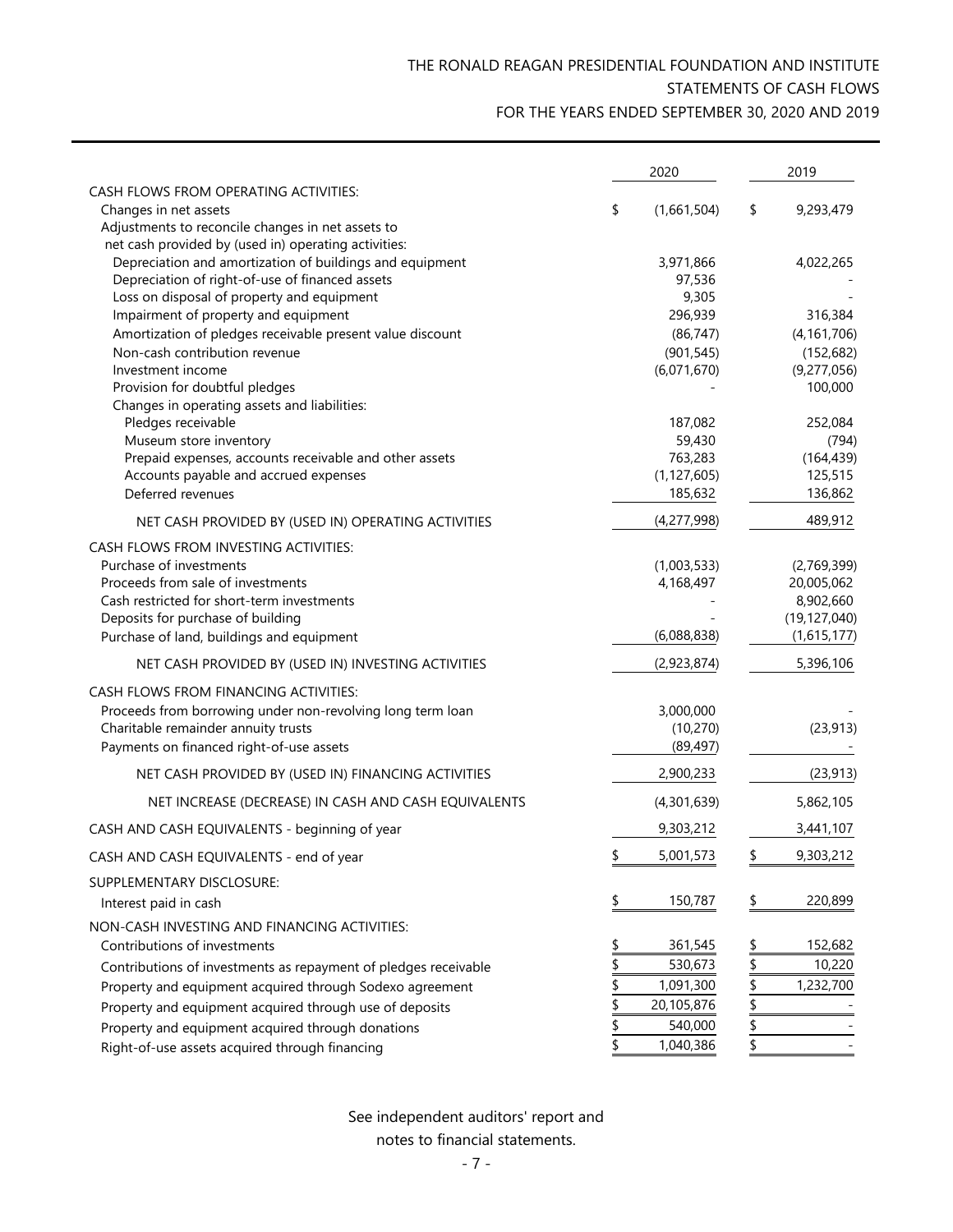**Organization:** The Ronald Reagan Presidential Foundation was incorporated on February 27, 1985 in the state of California to obtain funding from private sources necessary to construct The Ronald Reagan Presidential Library and Museum (the "Library") in Simi Valley, California. On April 9, 2014, the organization changed its name to The Ronald Reagan Presidential Foundation and Institute (the "Foundation").

The Foundation's mission is to promote and preserve the timeless principles Ronald Reagan championed: Individual Liberty, Economic Opportunity, Global Democracy and National Pride. In 2016, the organization's Board of Trustees approved the expansion of this mission to include projects and programs under the auspices of the Reagan Institute which carries out the Foundation's work in Washington, D.C.. This new entity moves beyond the important mission of preserving the memory of our 40th President. The Reagan Institute proactively promotes President Reagan's ideals and vision, as well as shares his leadership accomplishments that brought a country together and instilled enthusiasm and confidence among the American people. Additionally, for the benefit of generations to come, the Reagan Institute will be a center for youth education and academic alliances, scholarly work, and substantive, issue-driven forums.

Through its nonprofit status, the Foundation conducts fund-raising and programming activities that sustain: The Library, The Center for Public Affairs, The Walter and Leonore Annenberg Presidential Learning Center, established to be a place where school children are inspired to learn about civics, the presidency, history and leadership, the Air Force One Pavilion (the "Pavilion"), and the Reagan Institute as well. The Pavilion tells the story of President Reagan's role in ending the Cold War and showcases Air Force One, the Boeing 707 aircraft used by seven United States presidents, including President Reagan. The aircraft is on permanent loan from the United States Air Force. The Pavilion houses the Discovery Center, made possible by the Donald W. Reynolds Foundation, where students participate in presidential decision making and role play real historical scenarios from the Reagan Administration designed to represent the executive branch experience. The Library houses more than 63 million pages of Presidential, Gubernatorial and personal papers, 1.5 million photographs, and over 60,000 gifts and artifacts chronicling the lives of Ronald and Nancy Reagan. It now also serves as the final resting place of America's 40th President and his first lady.

The Foundation relies on contributions, museum admission fees, return on investments, museum store sales, facility rentals, and royalty and licensing agreements to support its operations and programs. On March 18, 1991, the Foundation granted to the National Archives and Records Administration ("NARA") the exclusive right to use and operate the Library for as long as the Library is operated as a presidential archive (see note 10).

**Basis of Presentation:** The Foundation prepares its financial statements in accordance with accounting principles generally accepted in the United States of America (U.S. GAAP), which involves the application of accrual accounting. Consequently, revenues and gains are recognized when earned, and expenses and losses are recognized when incurred.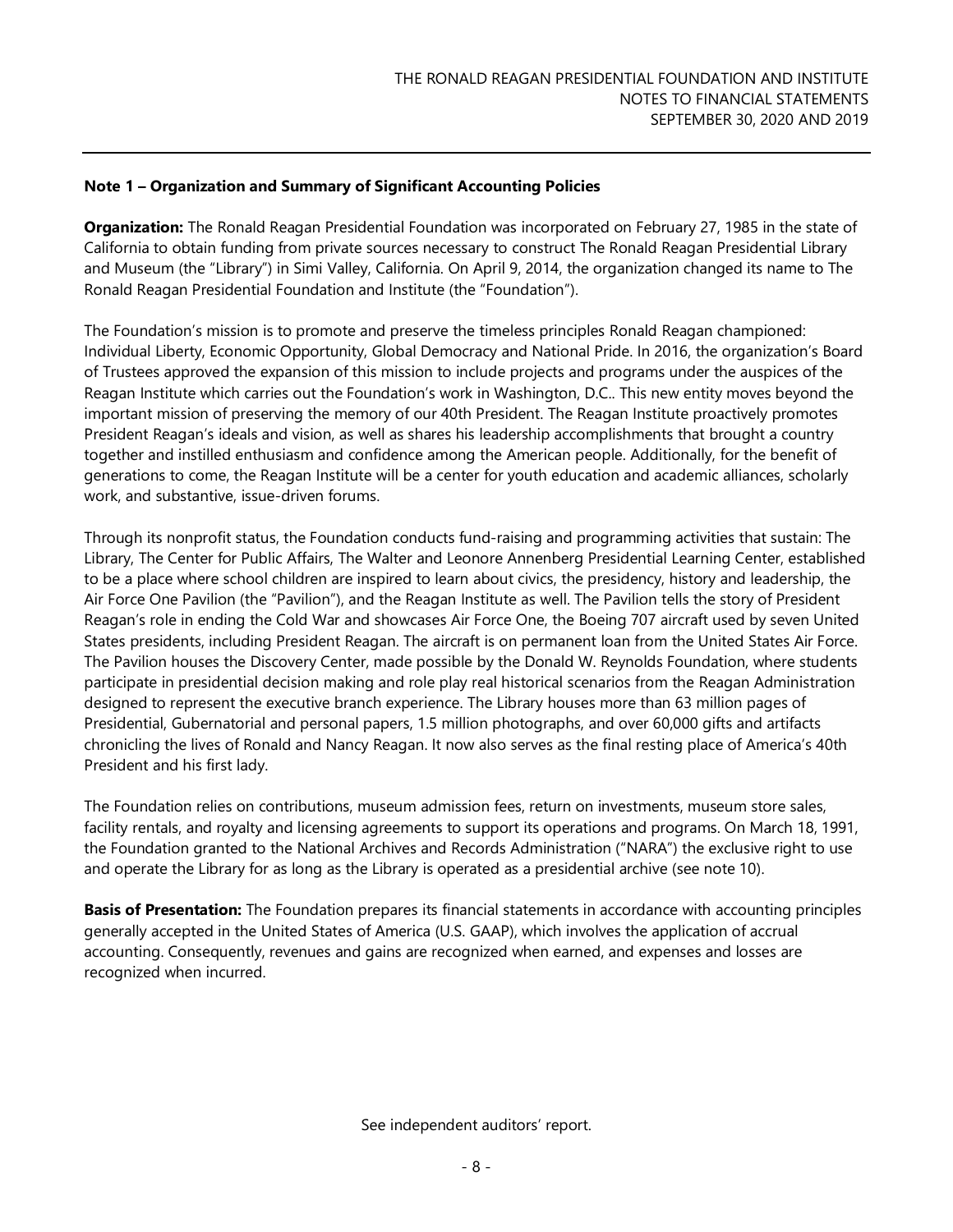**Basis of Presentation (Continued):** Net assets, revenues and expenses are classified based on the existence or absence of donor-imposed restrictions. The Foundation's net assets without donor restrictions include general, museum store or board-designated amounts. Net assets without donor restrictions include board-designated funds for endowment purposes which function as endowment until otherwise specified by the Board of Trustees. Net assets with donor restrictions comprise pledges due to, and contributions received by, the Foundation for which donors have restricted the use of such funds to a specified purpose or for a period of time. Endowment funds included in net assets with donor restrictions represent donor designated endowment fund earnings and un-appropriated earnings from other endowment funds with donor restrictions in perpetuity. Endowment amounts are maintained in perpetuity, with only the income to be used to support operations or another specified purpose. Such undistributed earnings from donor-restricted endowments, remain as net assets with donor restrictions until appropriated for current year operations upon Board of Trustees approval of annual endowment distributions and utilized in accordance with their purpose restriction (if any), at which time they become net assets without donor restrictions.

**Revenue Recognition:** Unconditional promises to give are recognized as revenue in the period pledged. Unconditional promises to give that are expected to be collected within one year are recorded at their net realizable value. Unconditional promises to give that are expected to be collected in future years are recorded at the present value of their estimated future cash flows. Conditional promises to give are not included as support until such time as the conditions are substantially met. An allowance for doubtful amounts is determined using the age of the pledge, creditworthiness of the donor and historical collection experience.

Revenue from museum admission fees, facility rentals and museum store operations is recognized at the time of sale or at the time the event is held.

The Foundation reports contributions and pledge support as either net assets with donor restrictions if such items are received with donor stipulations that limit the use of the donated assets. When a donor restriction expires, that is, when a stipulated time restriction ends or purpose restriction is accomplished, net assets with donor restrictions are reclassified to net assets without donor restrictions and reported in the statement of activities as net assets released from restrictions. Contributions whose restrictions are met in the same year as the contributions are made are initially classified as net assets with donor restrictions. If a donor changes the restrictions on a contribution, the re-designation is reflected in the statements in the year the designation is changed.

**Conditional Pledges:** Conditional pledges, having both the existence of a barrier and right of return to the donor are classified as refundable advances when received as a cash advance and are recognized as revenue when the conditions are satisfied. At September 30, 2020 and 2019, deposits and advances received from conditional grants and corporate sponsorships included in deferred revenue totaled \$2,110,000 and \$1,455,000, respectively, and are presented as deferred revenue on the statements of financial position. At September 30, 2020 and 2019, conditional grants and corporate sponsorships awarded, but not yet received and recognized as revenue, totaled \$2,600,000 and \$0, respectively.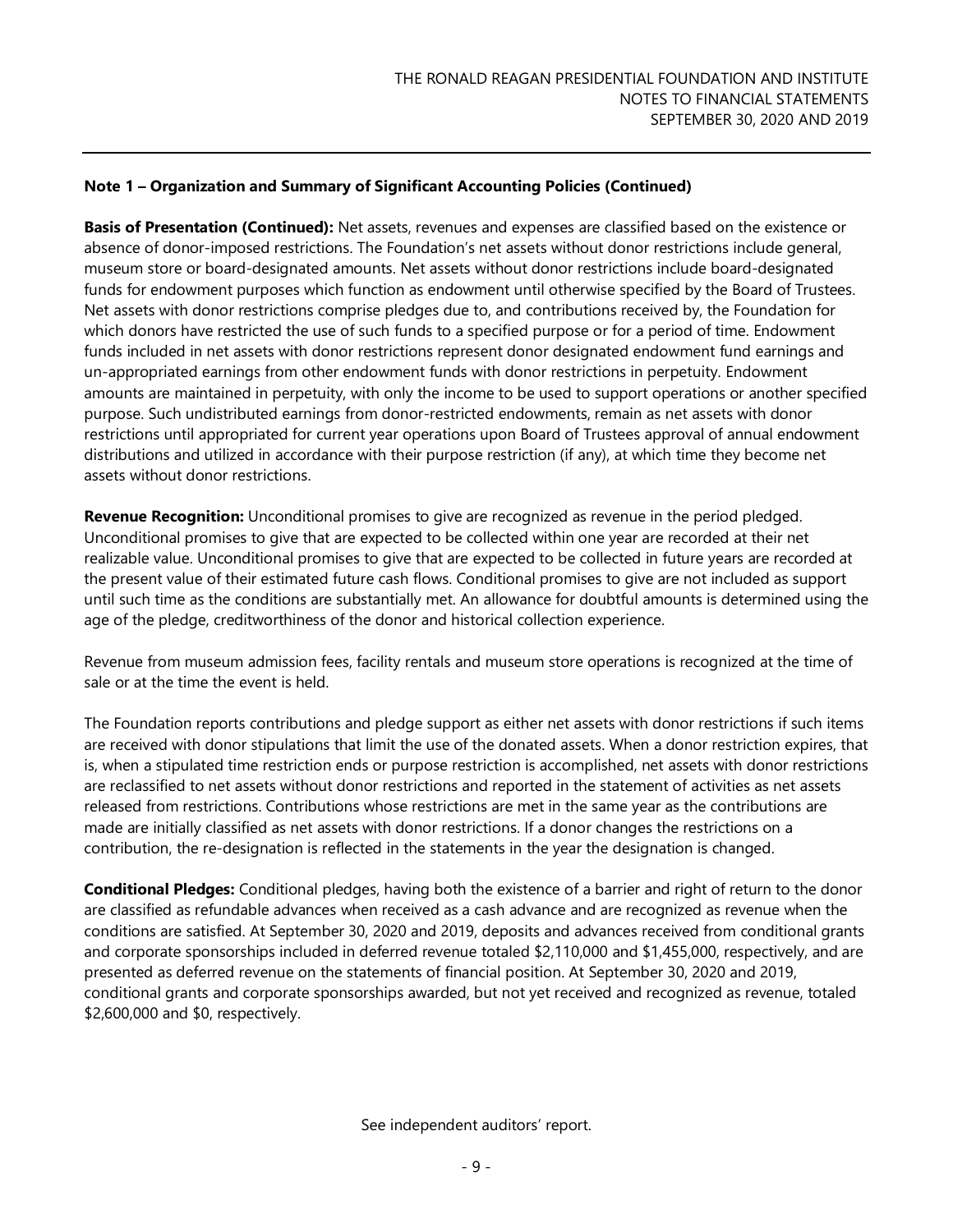**Cash and Cash Equivalents and Short-Term Investments:** Cash and cash equivalents include amounts on hand and on deposit at financial institutions which are intended for operations and exclude money market funds held for investment. Short-term investments include liquid securities intended to be converted to cash within 12 months.

**Museum Store Inventory:** Inventory consists of goods held for sale in the Foundation's museum store and is stated at the lower of cost (first-in, first-out method) or net realizable value.

**Investments:** Investments are classified as long-term and stated at fair value based on current market price, if available.

**Land, Buildings and Equipment:** Buildings, exhibits, furniture, fixtures and equipment are recorded at cost and depreciated using the straight-line method over their estimated useful lives, which range from 5 to 40 years.

**Endowment Funds:** See note 15 for endowment funds.

**Use of Estimates:** The preparation of financial statements in conformity with accounting principles generally accepted in the United States of America requires management to make estimates and assumptions that affect the reported amounts of assets and liabilities and disclosure of contingent assets and liabilities at the date of the financial statements and the reported amounts of revenue and expenses during the reporting period. Management uses its historical records and knowledge of its activities in making these estimates. Accordingly, actual results could differ from those estimates.

**COVID-19 Impact:** The World Health Organization declared the Coronavirus outbreak a pandemic on March 11, 2020. The effects of this pandemic on the Foundation's operations cannot be predicted.

**Collections:** The Library stores and displays significant collections of both Presidential and personal artifacts, documents, and photographic information, which are owned and controlled by NARA and therefore are not reflected in these financial statements. The Foundation owns a much smaller collection of personal (nonpresidential) items, gifted by President and Mrs. Reagan and others. While some of these items are displayed in the Museum and other non-public areas of the library, the bulk of these items are kept in permanent storage. The Foundation has, for many years, transferred these stored items to NARA for safekeeping. The Foundation works with NARA to ensure that these items are properly housed and catalogued. None of these Foundation-owned items are recognized as assets on the Foundation's statement of financial position and to date the Foundation has not disposed of any of its collections.

**Statement of Functional Expenses:** The Foundation allocates its expenses on a functional basis among its various programs and support services. Expenditures which can be identified with a specific program or support service are allocated directly, according to their natural expenditure. Costs that are common to several functions are allocated among the program and supporting services on the basis of time records and estimates made by the Foundation's management.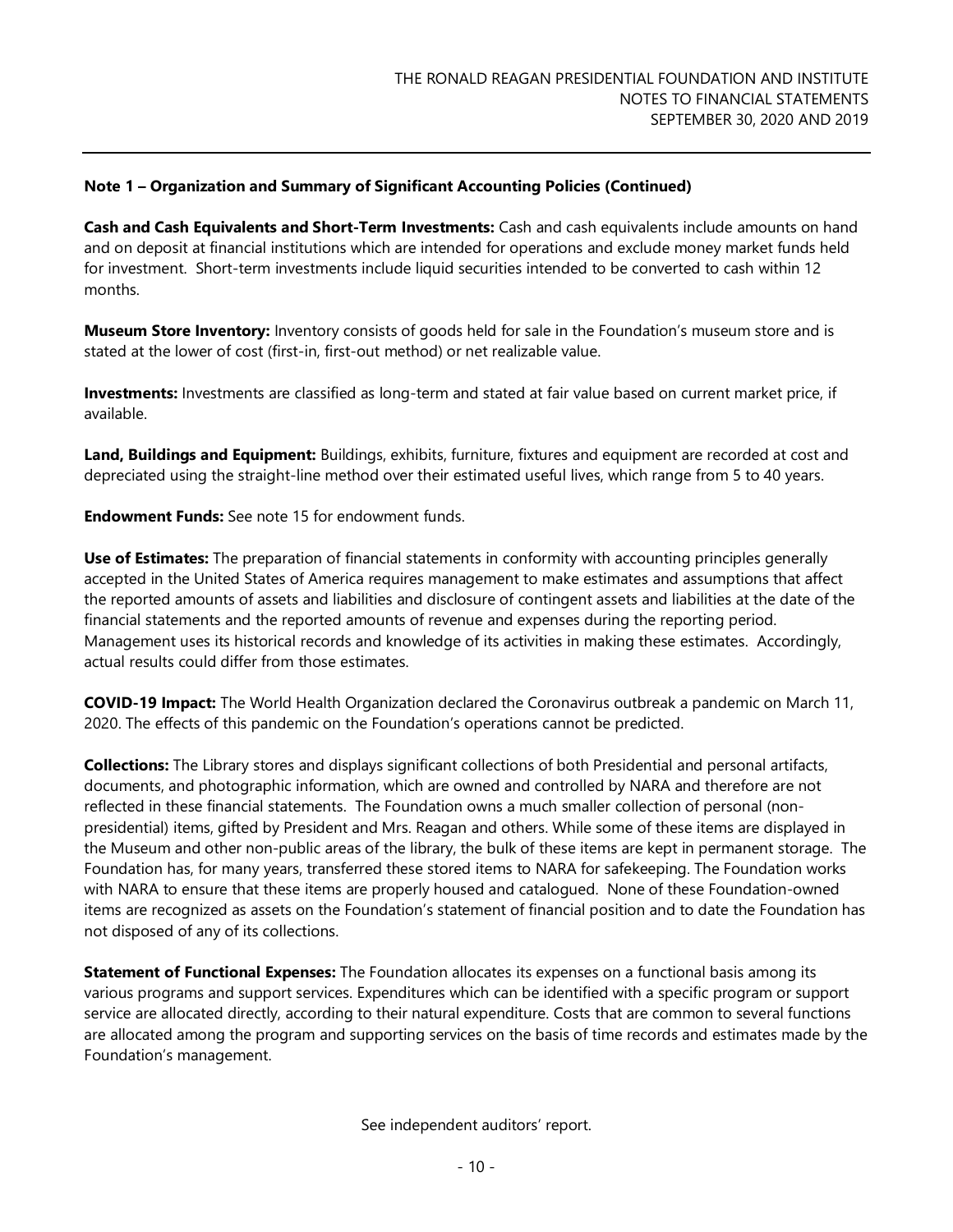**Statement of Functional Expenses: (Continued)** The costs of providing various programs and other activities have been summarized on a functional basis in the statements of activities. Depreciation expense is allocated using a combination of specific identification and by square footage. For assets that are specific to certain functions, the corresponding depreciation expense is charged to those functions. For assets that are not specific to certain functions, the corresponding depreciation expense is allocated among program services and support services based primarily on the ratio of space occupied.

**Income Taxes:** The Foundation is exempt from federal income taxes pursuant to Section 501(c)(3) of the Internal Revenue Code ("IRC") and is also exempt from state franchise taxes.

The Foundation adopted Financial Accounting Standards Board ("FASB") Accounting Standards Codification 740- 10-25, *Accounting for Uncertainty in Income Taxes*, which clarifies the accounting for uncertainty in income taxes recognized in an entity's financial statements and provides guidance on the recognition, de-recognition and measurement of benefits related to an entity's uncertain tax positions, if any. The Foundation has identified and evaluated their significant tax positions for which the statute of limitations remains open and determined there are no material unrecognized tax benefits or liabilities to be recorded. The Foundation's policy is to include interest and penalties related to unrecognized tax benefits in income tax expense. Interest and penalties totaled \$0 for the years ended September 30, 2020 and 2019.

**Net Assets without Donor Restrictions:** Net assets without donor restrictions represent resources which do not have donor-imposed stipulations and are available to support the Foundation's operations.

**Net Assets with Donor Restrictions:** Net assets with donor restrictions consist of assets whose use is limited by donor imposed, time and/or purpose restrictions. When the restrictions expire the net assets are reclassified as net assets without donor restrictions and reported in the statement of activities as net assets released from restrictions. Net assets with donor restrictions of \$23,755,937 and \$4,067,323 were released from restrictions for the years ended September 30, 2020 and 2019, respectively and used by management for general operating purposes.

There are also net assets with donor restrictions that include a stipulation that the donated assets be maintained on a permanent basis while permitting the Foundation to spend the income earned on the assets for the specified purpose designated by the donor.

See note 14 for more information on the composition of net assets with donor restrictions.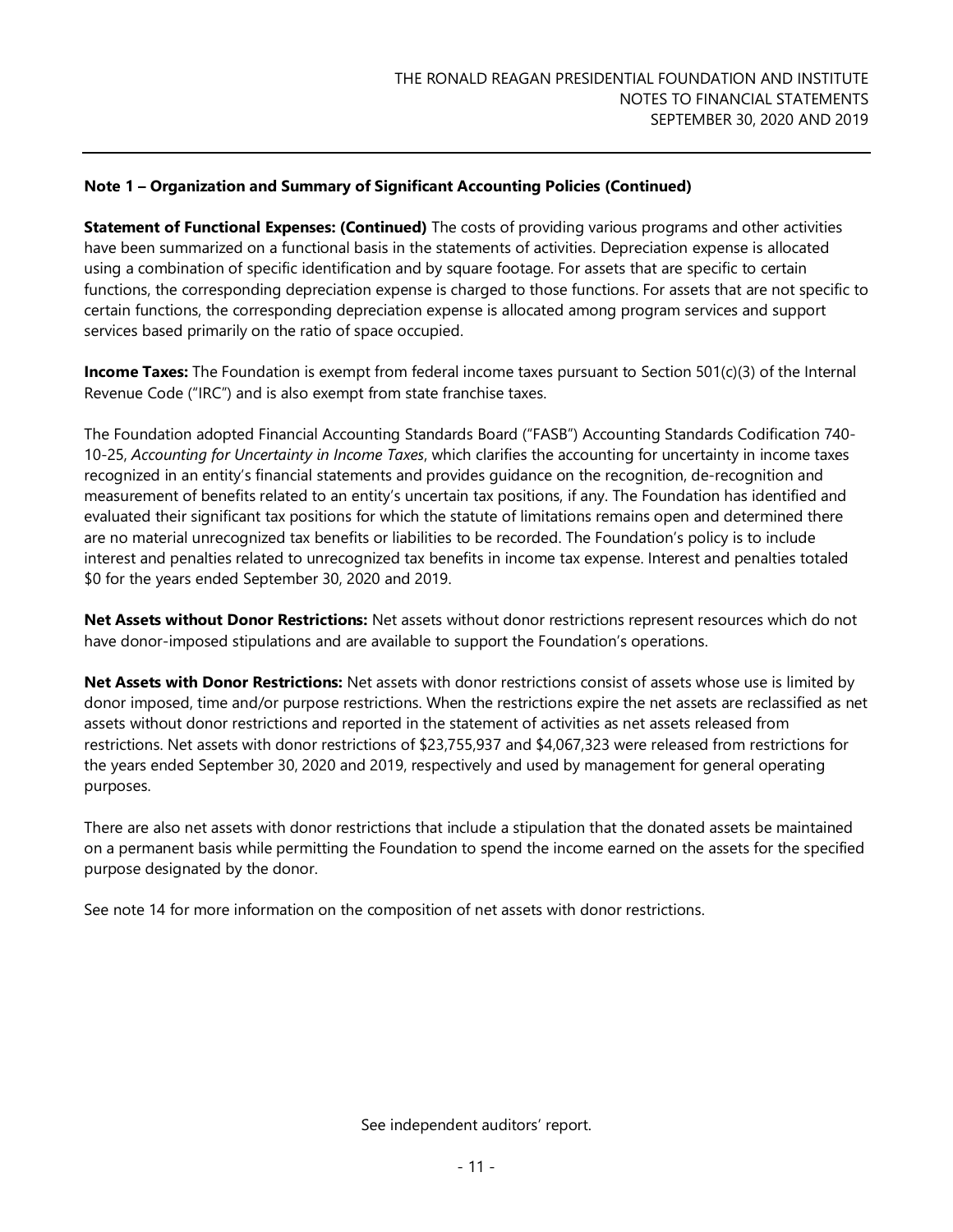**Leases:** In February 2016, the FASB issued ASU 2016-02, Leases (Topic 842), which supersedes existing guidance on accounting for leases in "Leases (Topic 840)". ASU No. 2016-02, increases transparency and comparability among organizations by recognizing lease assets and lease liabilities on the statement of financial position and disclosing key information about leasing arrangements. A lessee should recognize in the statements of financial position a liability to make lease payments (the lease liability) and a right-of-use asset representing its right to use the underlying asset for the lease term. The recognition, measurement and presentation of expenses and cash flows arising from a lease by a lessor have not significantly changed from previous U.S. GAAP. This ASU was effective for annual periods, including interim periods within those annual periods, beginning after December 15, 2018. The Foundation adopted this ASU during the year ended September 30, 2020. The Foundation leases audio and video equipment under financing leases. The Foundation evaluates the contracts to determine if an arrangement is a lease at inception and classify it as a finance or operating lease. Currently, all the leases are classified as financing leases. Leased assets and corresponding liabilities are recognized based on the present value of the lease payments over the lease term.

Costs associated with short-term operating leases are expensed as they are incurred. At the time of adopting this standard, the Foundation had no operating or financing leases outstanding. The Foundation adopted the standard using the prospective approach and did not retrospectively apply to prior periods. Right-of-use assets are recorded in long-term assets on the statements of financial position. Current and non-current lease liabilities are recorded as financing lease liabilities within current liabilities and long-term liabilities, respectively, on the statements of financial position.

The Foundation has made certain assumptions and judgments when applying ASC 842, the most significant of which are:

- The Foundation elected the package of practical expedients available for transition that allow the Foundation to not reassess whether expired or existing contracts contain leases under the new definition of a lease, lease classification for expired or existing leases and whether previously capitalized initial direct costs would qualify for capitalization under ASC 842.
- · The Foundation did not elect to use hindsight when considering judgments and estimates such as assessments of lessee options to extend or terminate a lease or purchase the underlying asset.
- · For all asset classes, the Foundation elected to not recognize a right-of-use asset and lease liability for short-term leases.
- The determination of the discount rate used in a lease is our estimated incremental borrowing rate that is based on what the Foundation would expect to pay to borrow over a similar term an amount equal to the lease payments.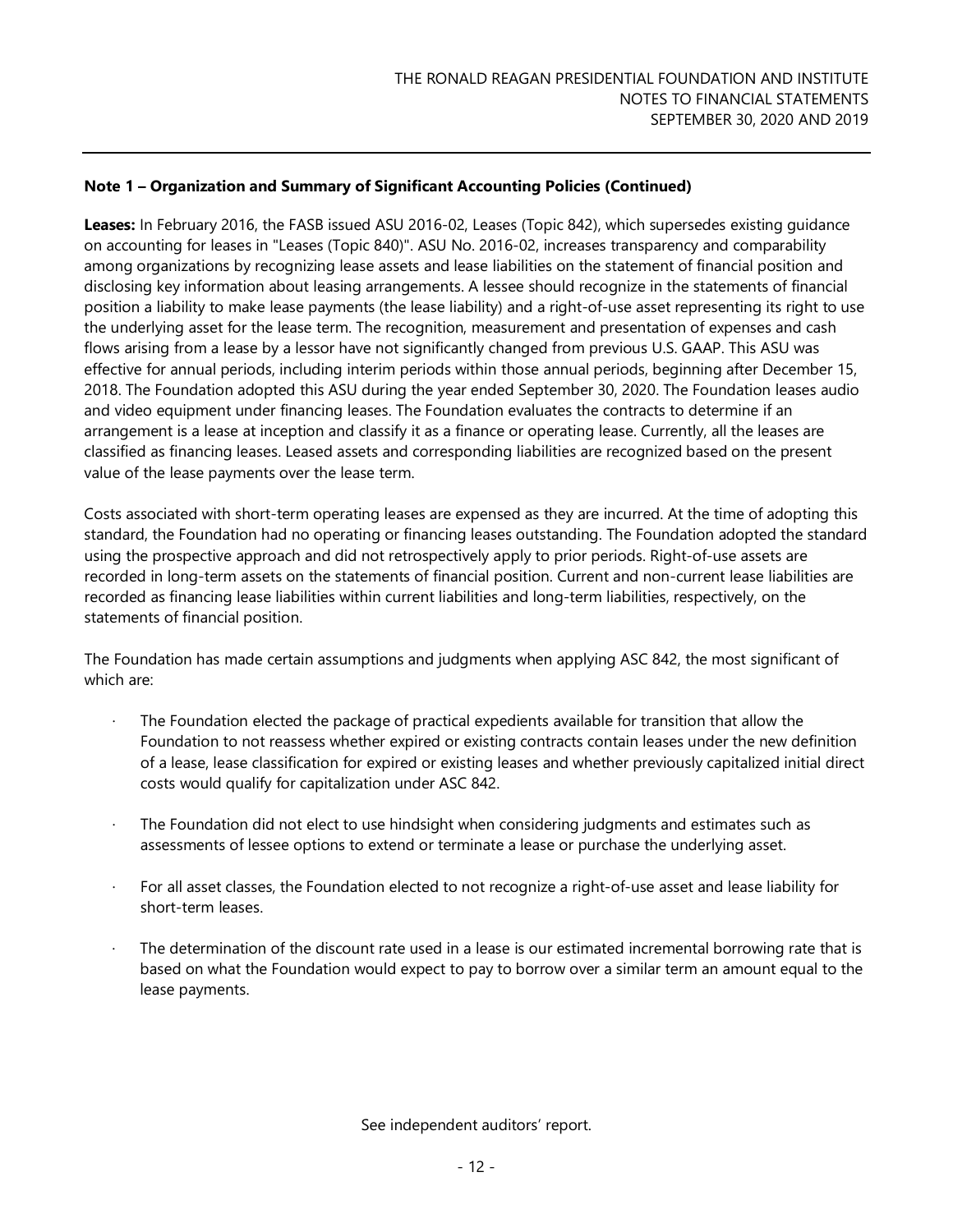**Fair Value of Financial Instruments:** The Foundation has adopted guidance issued by the FASB that defines fair value, establishes a framework for measuring fair value in accordance with existing Generally Accepted Accounting Principles, and expands disclosures about fair value measurements. Assets and liabilities recorded at fair value in the statement of financial position are categorized based upon the level of judgment associated with the inputs used to measure their fair value. The categories are as follows:

| Level Input: | Input Definition:                                                                                                                                                       |
|--------------|-------------------------------------------------------------------------------------------------------------------------------------------------------------------------|
| Level I      | Inputs are unadjusted, quoted prices for identical assets or liabilities in active markets at the<br>measurement date.                                                  |
| Level II     | Inputs, other than quoted prices included in Level I, that are observable for the asset or<br>liability through corroboration with market data at the measurement date. |
| Level III    | Unobservable inputs that reflect management's best estimate of what market participants<br>would use in pricing the asset or liability at the measurement date.         |

The Foundation's policy is to recognize transfers between Level I, II, and III as of the end of the fiscal year during which the event or circumstances that caused the transfer occurred.

Carrying amounts reported in the statement of financial position for cash and cash equivalents, accounts receivable, investments, accounts payable and accrued liabilities approximate fair value because of their immediate or short-term nature. The fair value of borrowings is not considered to be significantly different than its carrying amount because the stated rates for such debt reflect current market rates and conditions.

**Recently Adopted Accounting Pronouncements:** In February 2016, the FASB issued ASU 2016-02, Leases (Topic 842), the Foundation adopted the ASU during the year ended September 30, 2020. The impact of adoption is discussed above.

In June 2018, the FASB issued ASU No. 2018-08, Not-For-Profit Entities (Topic 958): Clarifying the Scope and Guidance for Contributions Received and Contributions Made. This new guidance clarifies the evaluation of whether an exchange of assets is a contribution or an exchange transaction. It also clarifies the criteria to evaluate whether a contribution has a donor-imposed condition and how that impacts revenue recognition. This guidance is effective for the years beginning after December 15, 2018 and changes will be applied on a modified prospective basis. The Foundation has elected to early adopt this standard and there was no material impact to the financial statements.

The Foundation adopted ASU 2016-14, Presentation of Financial Statements for Not-for-Profit Entities (Topic 958) during the year ended September 30, 2019. ASU 2016-14 simplifies and improves how a not-for profit organization classifies its net assets, as well as the information it presents in financial statements and notes about its liquidity, financial performance and cash flows. Among other changes, the ASU replaces the three current classes of net assets with two new classes, "net assets with donor restrictions" and "net assets without donor restrictions," and expands disclosures about the nature and amount of any donor restrictions. The Foundation retroactively adopted this standard during the year ended September 30, 2019.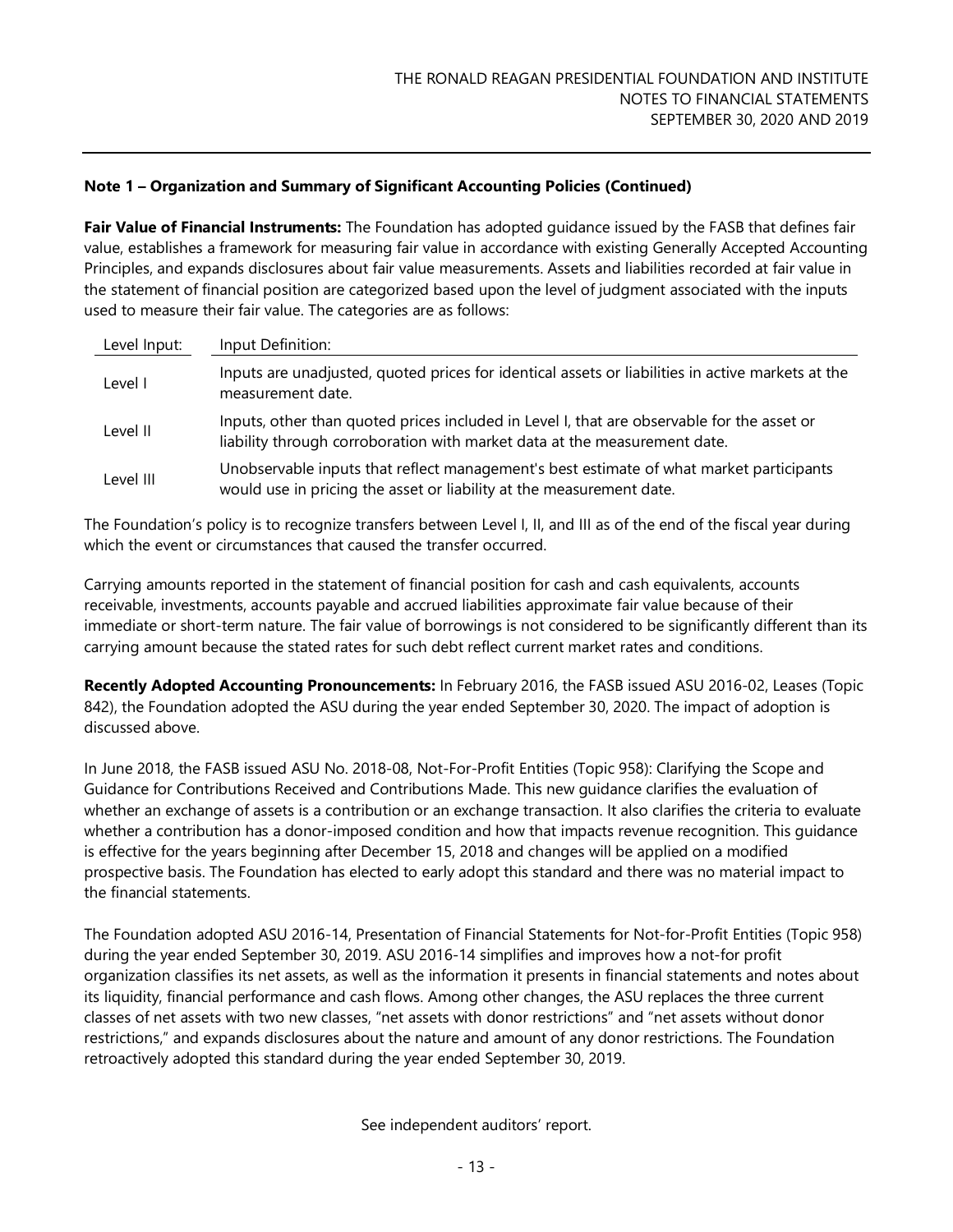**Recent Accounting Pronouncements:** In May 2014, the FASB issued ASU 2014-09, Revenue from Contracts with Customers (Topic 606). This guidance along with subsequent amendments, provides a new model for revenue recognition and disclosures for all entities that enter into contracts with customers to transfer goods or services. In August 2015, the FASB issued ASU 2015-14, Revenue from Contracts with Customers: Deferral of the Effective Date, to defer the effective date of this new standard by one year. This guidance is effective for years beginning after December 15, 2020. The Foundation is currently evaluating the impact on the financial statements.

#### **Note 2 – Liquidity of Assets and Availability of Resources**

The Foundation's financial assets available within one year from September 30, 2020 and 2019 for general expenditures are as follows:

|                                                        | 2020            | 2019            |
|--------------------------------------------------------|-----------------|-----------------|
| Cash and cash equivalents                              | \$<br>5,001,573 | \$<br>9,303,212 |
| Accounts receivable                                    | 154,042         | 179,960         |
| Pledges receivable                                     | 2,443,271       | 22,908,713      |
| Total financial assets available within one year       | 7,598,886       | 32,391,885      |
| Add (deduct):                                          |                 |                 |
| Amounts unavailable for general expenditures           |                 |                 |
| within one year due to:                                |                 |                 |
| Pledges receivable unavailable for use within one year |                 | (21,000,000)    |
| Total financial assets available to management         |                 |                 |
| for general expenditure within one year                | 7,598,886       | 11,391,885      |

The Foundation is supported by earned revenue, contributions and endowment support. The Foundation maintains a policy structuring its financial assets to be available as its general expenditures, liabilities, and other obligations require. In addition, the Foundation invests cash in excess of monthly requirements in short-term investments. To help manage unanticipated liquidity needs, the Foundation has a committed line of credit of \$5,000,000, which it could draw upon. Additionally, the Foundation has Board Designated net assets without donor restrictions that, while the Foundation does not intend to spend these for purposes other than those identified, the amounts could be made available for current operations, if necessary.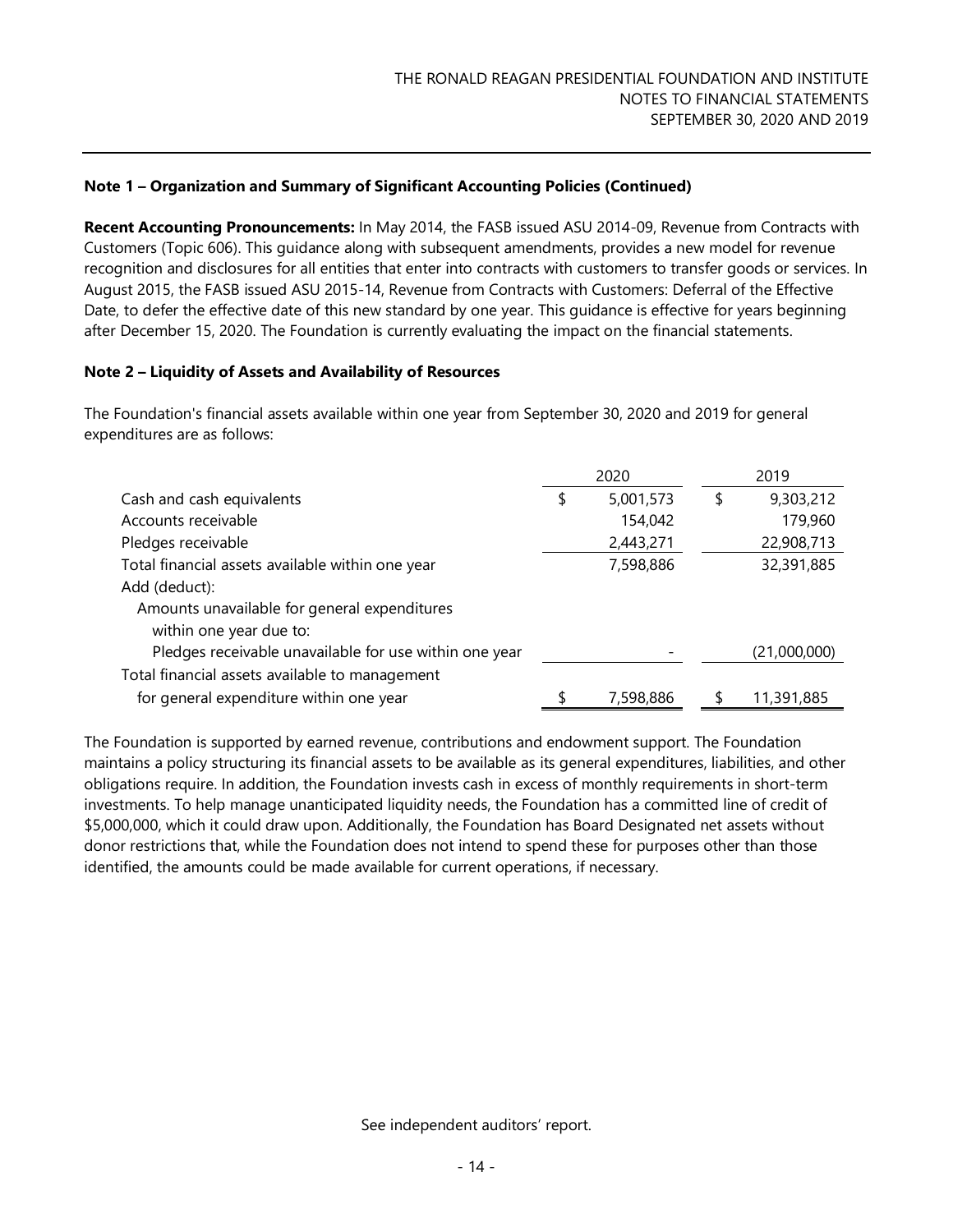#### **Note 3 – Pledges Receivable**

Pledges receivable are expected to be collected as follows at September 30:

|                                   | 2020            | 2019             |
|-----------------------------------|-----------------|------------------|
| Within one year                   | \$<br>2,443,271 | \$<br>22,908,713 |
| From one to five years            | 36,710,987      | 16,800,509       |
| Over five years                   | 22,875,085      | 23,137,876       |
|                                   | 62,029,343      | 62,847,098       |
| Present value discount *          | (8, 143, 707)   | (8,230,454)      |
| Allowance for doubtful pledges    | (475,000)       | (575,000)        |
|                                   | 53,410,636      | 54,041,644       |
| Less current portion, net         | 2,443,271       | 22,908,713       |
| Long-term pledges receivable, net | 50,967,365      | 31,132,931       |

\* Anticipated pledge payments are discounted at the U.S. Treasury Bill rate for the pledge period at the time the pledge is received.

Total bequests and conditional pledges, which are not included in the financial statements, were \$56,570,720 and \$54,412,588 at September 30, 2020 and 2019, respectively.

#### **Note 4 – Prepaid Expenses, Accounts Receivable and Deposits**

Accounts receivable include amounts owed by NARA for reimbursement of costs incurred by the Foundation on behalf of NARA, as well as amounts owed for pledged gifts and imaging service provider royalties.

As of September 30, 2019, the Foundation has \$20.1 million deposited into an escrow account for the purchase of a condominium interest in an office building in Washington, D.C. in which the Foundation will operate the Ronald Reagan Institute. On December 16, 2019, escrow closed on this purchase and the deposited funds were used. See note 12.

During fiscal years 2020 and 2019, temporary exhibition and event costs were incurred in advance of the exhibition or event dates. Costs are expensed during the exhibition period or when the event occurs.

#### **Note 5 – Investments**

Investments are carried at fair value with realized and unrealized gains and losses, interest and dividends reflected in the statements of activities. Investments are money market funds, equity mutual funds, commodities mutual funds, marketable equity securities and private securities. These funds were measured at fair value using quoted market prices and were classified as Level I. If the fund is not trading on a regular basis, it is classified as Level II. Private securities are valued at the best estimates available and are classified as Level III.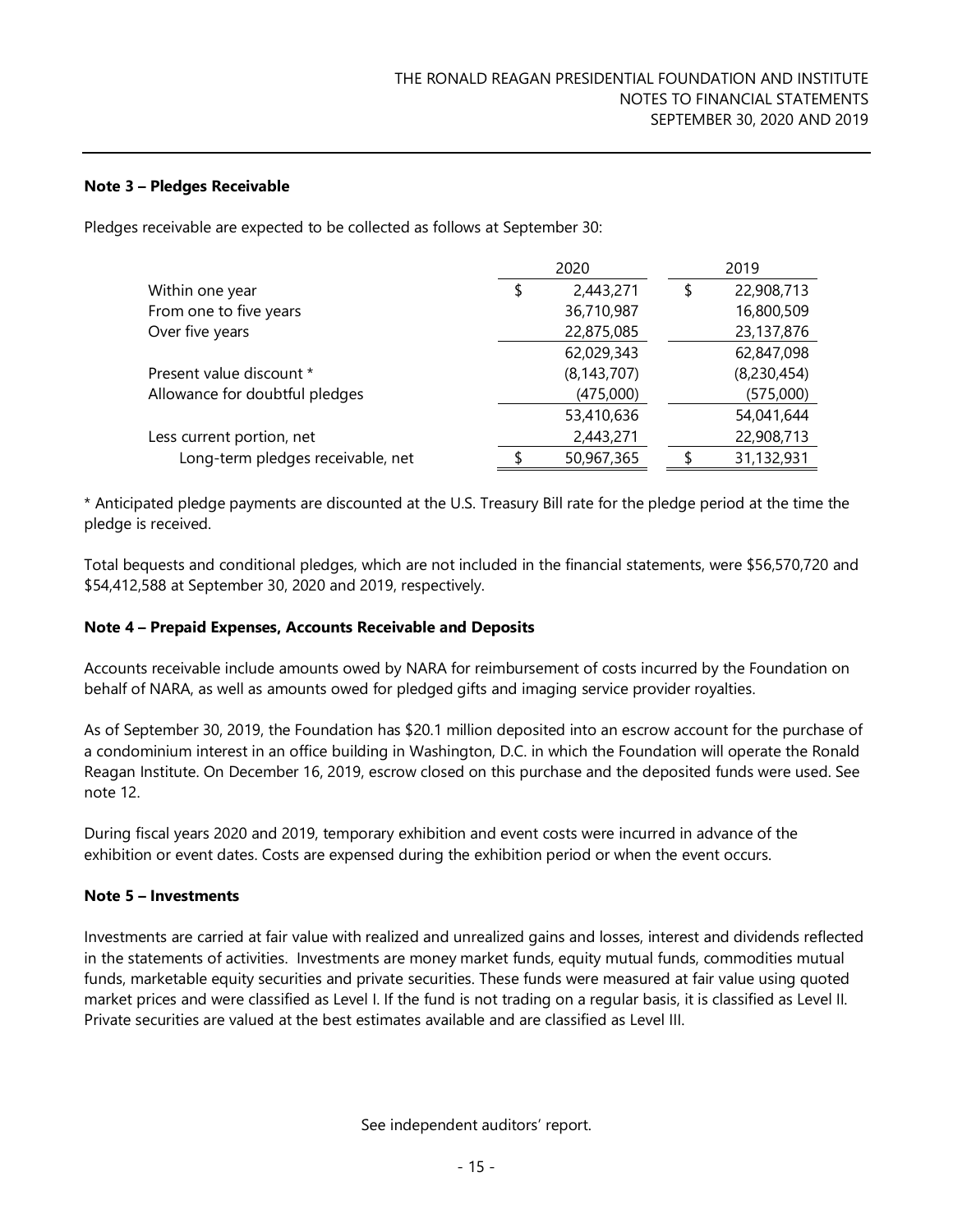#### **Note 5 – Investments (Continued)**

During the years ended September 30, 2020 and 2019, the Foundation had investments in private securities through the Endowment, which do not have quoted market price and is therefore classified as Level III. Management obtains an updated valuation report annually to determine the fair value.

Following is a summary of the fair values of investments measured on a recurring basis at September 30:

|                             | September 30, 2020 |    |            |    |            |       |             |  |  |
|-----------------------------|--------------------|----|------------|----|------------|-------|-------------|--|--|
|                             | Level I            |    | Level II   |    | Level III  |       | Total       |  |  |
| Money market funds held     |                    |    |            |    |            |       |             |  |  |
| for investment              | \$<br>2,993,295    | \$ |            | S  |            | \$    | 2,993,295   |  |  |
| Equity mutual funds         | 15,792,268         |    | 64,730,409 |    |            |       | 80,522,677  |  |  |
| Fixed income mutual         |                    |    |            |    |            |       |             |  |  |
| funds                       | 62,531,274         |    | 29,443,323 |    |            |       | 91,974,597  |  |  |
| Trust funds held for others | 517,068            |    | 4,668      |    |            |       | 521,736     |  |  |
| Private securities          |                    |    |            |    | 39,221,534 |       | 39,221,534  |  |  |
| Total investments           | 81,833,905         |    | 94,178,400 |    | 39,221,534 |       | 215,233,839 |  |  |
|                             |                    |    |            |    |            |       |             |  |  |
|                             | September 30, 2019 |    |            |    |            |       |             |  |  |
|                             | Level I            |    | Level II   |    | Level III  | Total |             |  |  |
| Money market funds held     |                    |    |            |    |            |       |             |  |  |
| for investment              | \$<br>1,089,792    | \$ |            | \$ |            | \$    | 1,089,792   |  |  |
| Equity mutual funds         | 17,072,277         |    | 66,356,860 |    |            |       | 83,429,137  |  |  |
| Fixed income mutual         |                    |    |            |    |            |       |             |  |  |
| funds                       | 65,732,836         |    | 30,145,757 |    |            |       | 95,878,593  |  |  |
| Trust funds held for others | 590,706            |    | 5,124      |    |            |       | 595,830     |  |  |
| Private securities          |                    |    |            |    | 30,441,563 |       | 30,441,563  |  |  |
| Total investments           | 84,485,611         | \$ | 96,507,741 |    | 30,441,563 |       | 211,434,915 |  |  |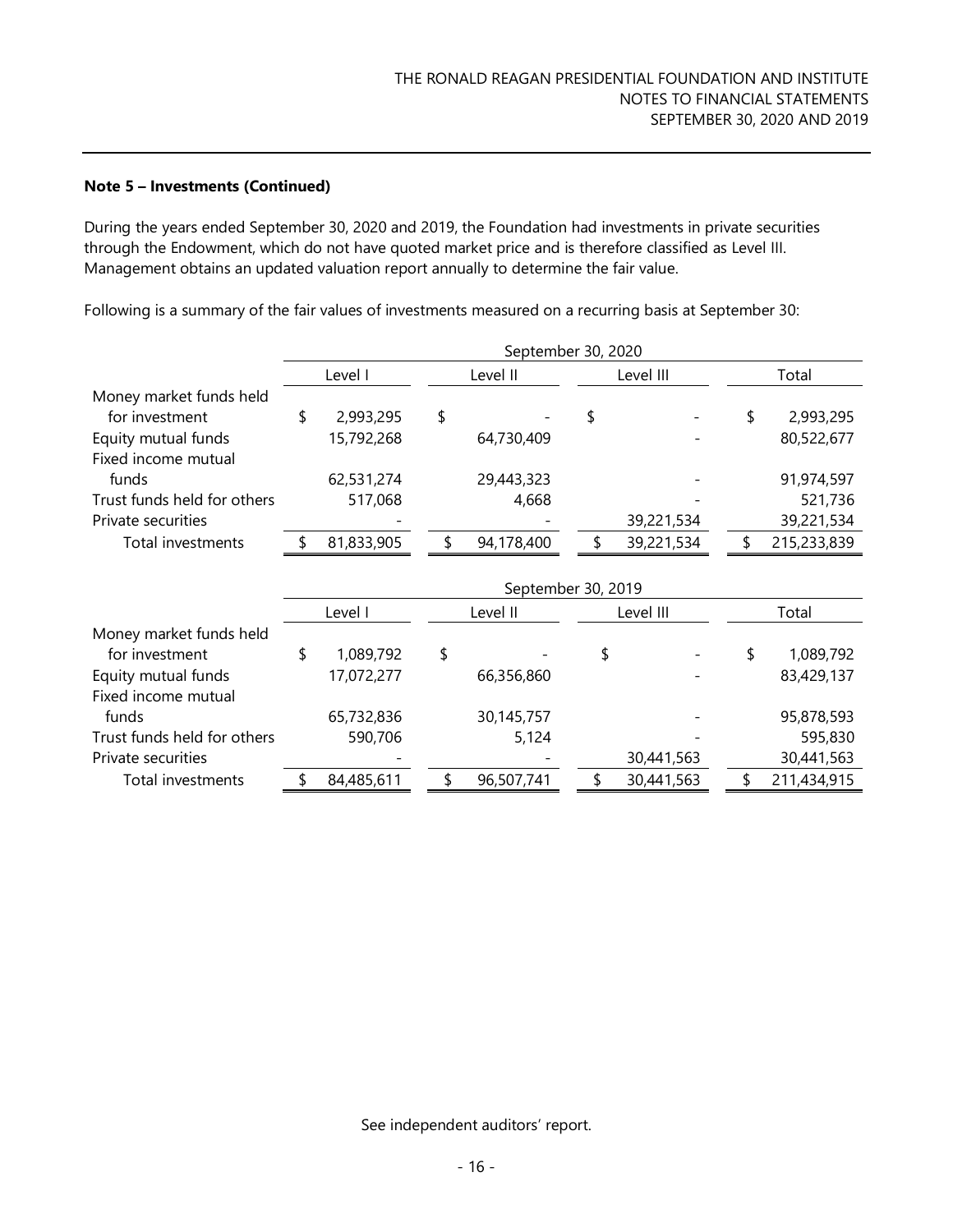#### **Note 5 – Investments (Continued)**

The following table summarizes our fair value measurements using significant Level II and III inputs, and changes therein, for the years ended September 30, 2020 and 2019:

|                                  | Level II        | Level III  |
|----------------------------------|-----------------|------------|
| Balance as of September 30, 2018 | 91,347,690<br>S | 24,408,222 |
| Net purchases (sales)            | 2,397,413       | 4,698,743  |
| Net unrealized gains (losses)    | 2,307,809       | 607,850    |
| Net realized gains (losses)      | 454,829         | 726,748    |
| Balance as of September 30, 2019 | 96,507,741      | 30,441,563 |
| Net purchases (sales)            | (4,489,406)     | 7,434,286  |
| Net unrealized gains (losses)    | 1,714,373       | 169,534    |
| Net realized gains (losses)      | 445,692         | 1,176,151  |
| Balance as of September 30, 2020 | 94,178,400      | 39,221,534 |

The fundamental investment objectives for investments are to ensure safety and preservation of principal, meet liquidity needs, apply diversification and risk limits appropriate to the investment pools and achieve optimal net investment returns subject to the risk tolerance, investment pool objectives and policy constraints. The asset pools in which the endowment funds are invested require current income which is the minimum needed for expenses and prudent liquidity, growth of income for planning and execution of distributions, and capital growth for long term and sustainability. Investment securities, in general, are exposed to various risks, such as interest rate, credit and overall market volatility. Due to the level of risk associated with certain investment securities, it is reasonably possible that changes in the values of investment securities will occur in the near term and such changes could materially impact the amounts reported in the financial statements.

**Risk and Uncertainties:** The Foundation invests in various types of investment securities which are exposed to various risks, such as interest rate, market, and credit risks. Due to the level of risk associated with certain investment securities, it is at least reasonably possible that changes in the values of investment securities will occur in the near term and such changes could materially affect the amounts reported in the statements of financial position.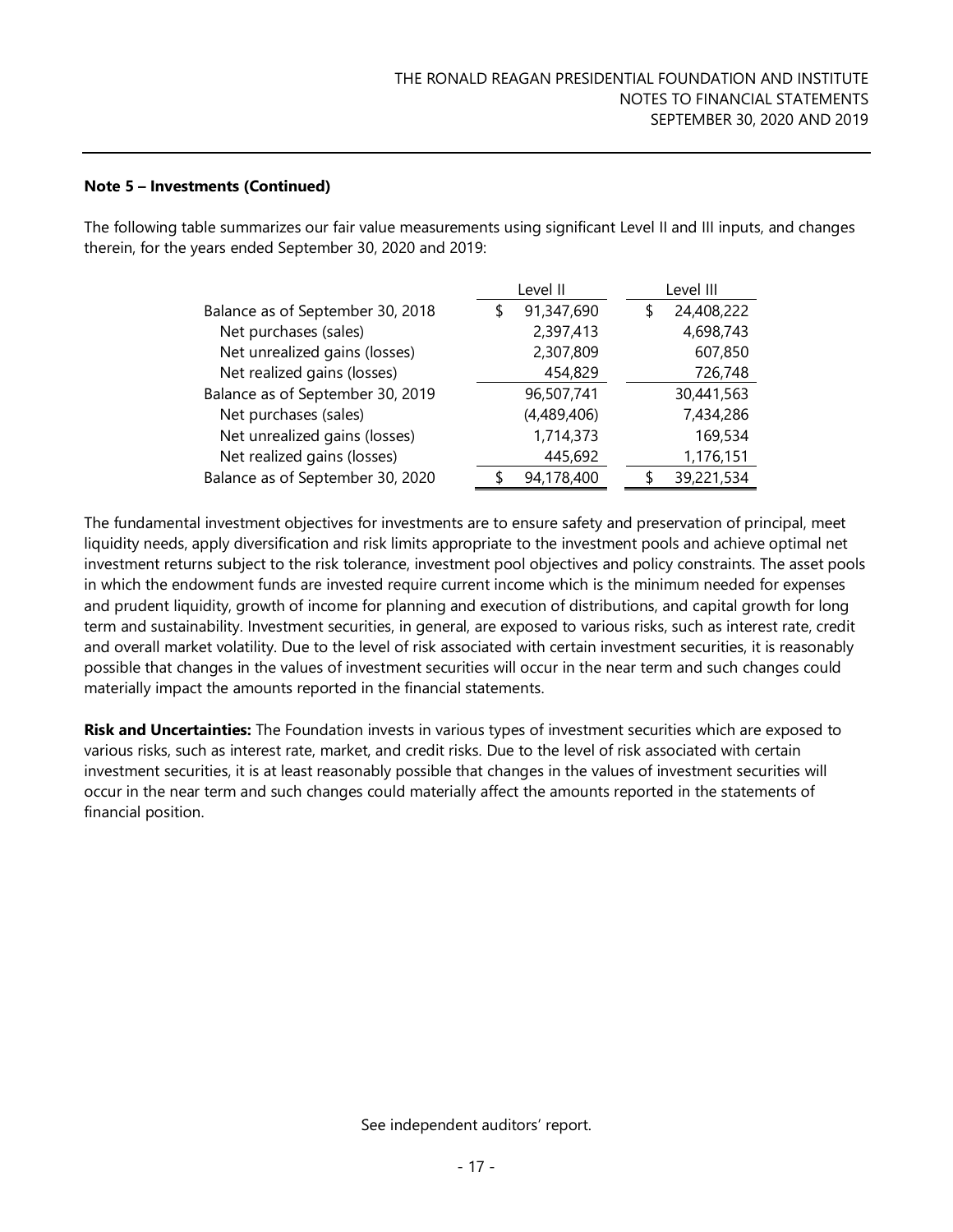#### **Note 6 – Land, Buildings and Equipment**

Land, buildings and equipment consisted of the following at September 30:

|                                     | 2020 |              |   | 2019           |
|-------------------------------------|------|--------------|---|----------------|
| Land                                | \$   | 24,159,956   | S | 24,159,956     |
| Buildings and land improvements     |      | 88,753,803   |   | 88,732,086     |
| Construction in progress            |      | 29,522,540   |   | 2,930,094      |
| Furniture, fixtures and equipment   |      | 10,770,543   |   | 10,656,476     |
| Exhibits                            |      | 19,726,204   |   | 18,954,214     |
| Museum store furniture and fixtures |      | 787,565      |   | 787,565        |
|                                     |      | 173,720,611  |   | 146,220,391    |
| Less accumulated depreciation       |      | (74,098,986) |   | (70, 146, 671) |
| Land, buildings and equipment-net   |      | 99,621,625   |   | 76,073,720     |

#### **Note 7 – Financed Right-of-Use Assets**

On December 3, 2019, the Foundation entered into a lease financing obligation with a third party for the lease of audio and video equipment. The initial value of the lease was \$1,019,434, and bears interest between 5.25% - 7.57% per annum, which are payable monthly in the amount of \$20,089 and expire in July 2025. As of September 30, 2020, the present value of the financed right-of-use assets lease obligations were \$950,889 (net of imputed interest of \$175,980 and other costs of \$39,353). The total net cost of right-of-use assets under financed leases was \$942,850 at September 30, 2020.

The future estimated minimum lease payments required under this non-cancellable capital lease agreement at September 30, 2020 are as follows:

| Years ending September 30, |    |            |
|----------------------------|----|------------|
| 2021                       | \$ | 241,066    |
| 2022                       |    | 241,066    |
| 2023                       |    | 241,066    |
| 2024                       |    | 241,066    |
| 2025                       |    | 201,958    |
|                            |    | 1,166,222  |
| Less: Amounts representing |    |            |
| interest and other costs   |    | (215, 333) |
|                            |    | 950,889    |
| Less: Current portion      |    | (170, 646) |
| Long-term portion          | S  | 780,243    |

Amortization of the right-of-use assets under the financing lease is included in depreciation and amortization expense in the statements of functional expenses.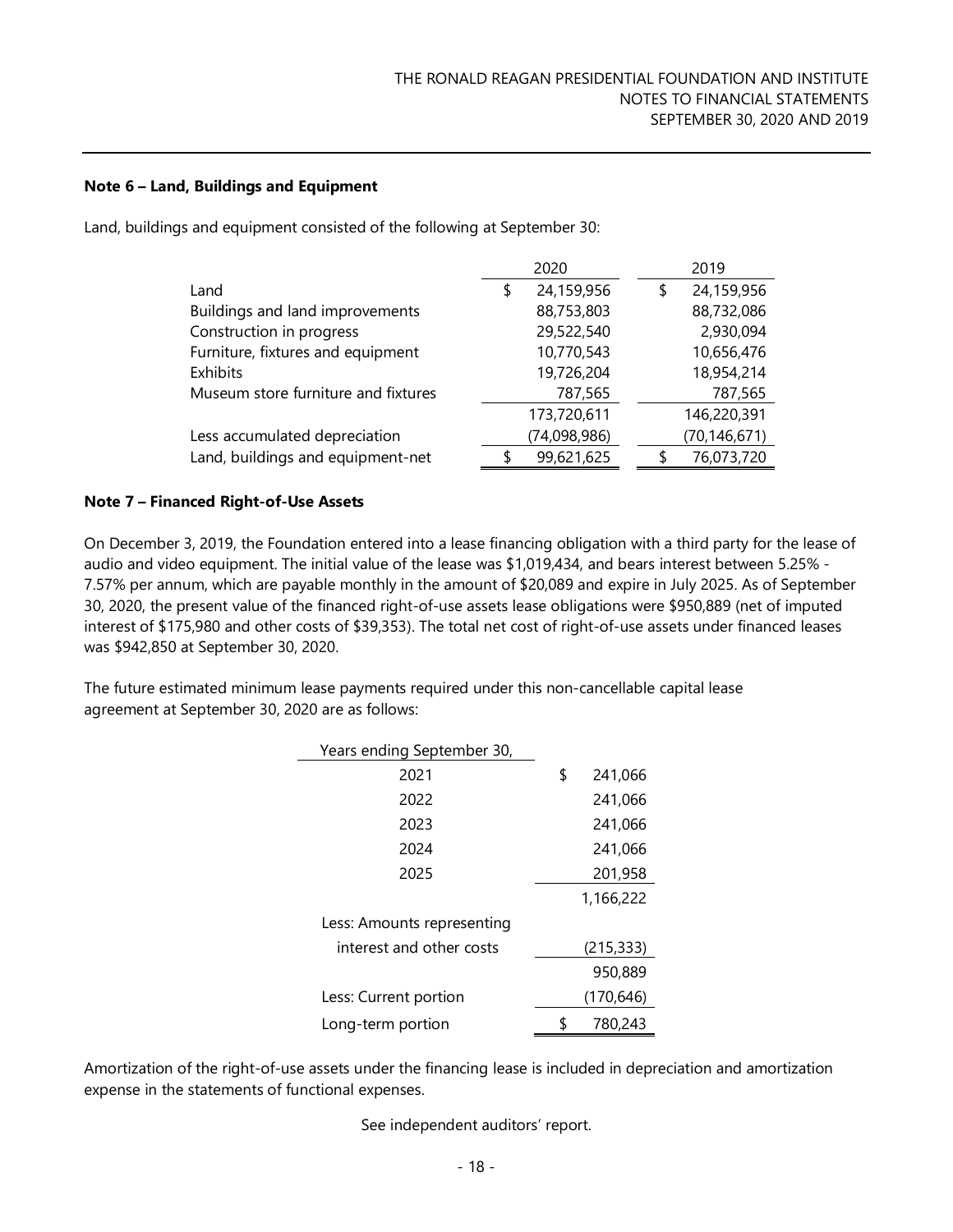#### **Note 8 – Note Payable and Line of Credit**

During the year ended September 30, 2013, the Foundation purchased 140 acres of adjacent land for \$6,000,000. The land was financed with an interest-only loan from a bank with the principal and unpaid interest which was due on June 29, 2017. The loan agreement and note payable were both amended in May 2017 to extend the maturity date to June 29, 2022. Interest is calculated and paid monthly at a variable rate based on the greater of London InterBank Offered Rate plus 125 basis points or 1.5% per annum. The average annual rate paid during the years ended September 30, 2020 and 2019 was 2.4% and 3.7%, respectively. During the years ended September 30, 2020 and 2019, interest expense totaled \$141,536 and \$220,882, respectively.

On September 13, 2019, the Foundation entered into a line of credit and draw down loan agreement with the same bank. The line of credit, which was renewed and amended on October 15, 2020, is a revolving, prime adjustable, interest only loan in the amount of \$5,000,000 with the principal and unpaid interest due at maturity on September 13, 2021. Interest is calculated and paid monthly at a variable rate based on the U.S. prime rate published in The Wall Street Journal minus 0.75% per annum. The draw down loan is a non-revolving, prime rate adjustable, interest only loan in the amount of \$3,000,000 with the principal and unpaid interest due at maturity on September 13, 2024. Interest is calculated and paid monthly at a variable rate based on the U.S. prime rate published in The Wall Street Journal minus 1.8% per annum. As of September 30, 2020 and 2019, \$3,000,000 and \$0, respectively, have been advanced on the draw down loan and no advances have been requested or fulfilled on the line of credit. The average annual rate paid during the year ended September 30, 2020 was 3.45% and the interest expense totaled \$35,938.

The loan covenants for all three loans require unrestricted cash and investments remain above \$48 million to be measured on June 30 and December 31 each year. The Foundation was in compliance with its loan covenants.

#### **Note 9 – Charitable Remainder Annuity Trusts**

The Foundation is Trustee under certain Irrevocable Annuity Trust Agreements which require future payments to the Grantors. The present value of the expected future payments is recorded as a liability and adjusted annually based on actuarial assumptions.

#### **Note 10 – Agreement with the National Archives and Records Administration**

Upon completion of the Library's construction in 1991, NARA assumed responsibility for the operation, security and maintenance of the Library as a presidential archival depository. However, the operation and maintenance of certain portions of the Library, including the areas designated for the museum store, the Air Force One Pavilion and the Foundation offices remain the responsibility of the Foundation. In February 2016 the Foundation assumed responsibility of admissions to the museum. The Foundation had accounts payable to NARA totaling \$86,909 and \$231,403 at September 30, 2020 and 2019, respectively. Accounts receivable from NARA are for reimbursements for utilities and other general costs that are paid by the Foundation and amounted to \$54,744 and \$84,704 at September 30, 2020 and 2019, respectively. Accounts receivable from NARA accounted for approximately 36% and 47% of total accounts receivable at September 30, 2020 and 2019, respectively.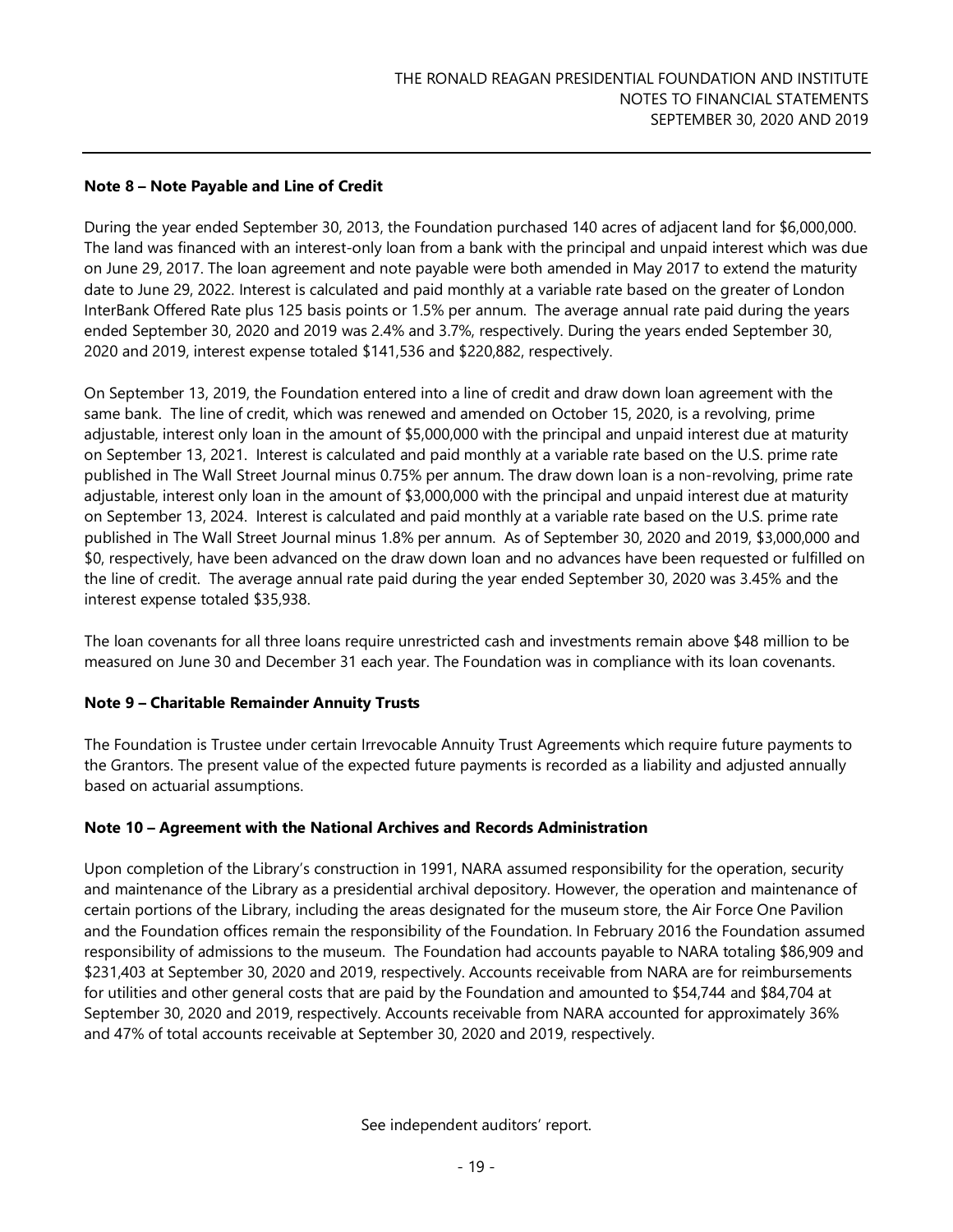#### **Note 11 – Retirement Plan**

The Foundation has a defined contribution retirement plan for its employees under the provisions of IRC Section 403(b). Under the terms of this plan, employees who worked a minimum of 1,000 hours per year are eligible for participation after one year of service and the attainment of age 21. Vesting in Foundation contributions is 20% each year, with a participant 100% vested after five years of credited service. Plan contributions are made solely by the Foundation in the amount of 10% of the plan participants' compensation. Such contributions are made at the Board's discretion, not to exceed the statutory allowable amount. During the years ended September 30, 2020 and 2019, Foundation contributions were \$548,726 and \$488,135, respectively.

The Foundation established a 457(b) pension plan effective September 20, 2019. Under the terms of this plan, certain senior management employees of the Foundation as designated by the Board of Trustees are eligible for contributions. After a designated employee has completed one year of service with the Foundation, the Foundation's annual contribution to an eligible employee's 457(b) pension plan would be equal to the lesser of 10% of the employee's annual total compensation (excluding pension contributions) less any amount the Foundation contributes to the employee's 403(b) plan during a year, or \$19,000 (prorated from the date of one year of service, if applicable). The Board of Trustees may approve an increase to the existing annual contribution amount of \$19,000 in the future subject to the approval of the Board of Trustees. During the year ended September 30, 2020, Foundation contributions were \$60,905. No contributions were made to the 457(b) plan for the year ended September 30, 2019.

#### **Note 12 – Commitments and Contingencies**

**Legal Matters:** No legal proceedings have arisen that, in the opinion of management, would have a material adverse impact on the financial position or results of operations of the Foundation.

**Foodservice Agreement:** On October 23, 2018, the Foundation entered into an agreement with Sodexo America, Inc. ("Sodexo") wherein Sodexo provides exclusive foodservices and catering to the Library for a ten-year term commencing January 7, 2019. Under the agreement, Sodexo will invest \$2.4 million in the design, construction and renovation of the Foundation's food service facilities, and the purchase of furniture, fixtures, and equipment. The capital expenditures are being amortized on a straight-line basis over ten years commencing on January 7, 2019.

As part of the agreement, Sodexo incurred start-up and pre-opening costs and expenses of which only those costs actually expended up to but not exceeding \$250,000 may be liable by the Foundation. These costs are being amortized by Sodexo on a straight-line basis over a period of three years commencing on January 7, 2019. The Foundation has not recorded this liability on the statements of financial position.

If the Agreement with Sodexo is terminated prior to the completion of the amortization of these costs, the Foundation has agreed to reimburse Sodexo for the unamortized amounts. As of September 30, 2020 and 2019, under the revised agreement, the unamortized amounts for the capital expenditures totaled \$2.1 million and \$1.2 million, respectively, and are included in deferred revenues on the Statements of Financial Position. During the years ended September 30, 2020 and 2019, unamortized amounts for the start-up costs totaled \$150,000 and \$187,500, respectively. See note 16 for more information on the revised agreement with Sodexo.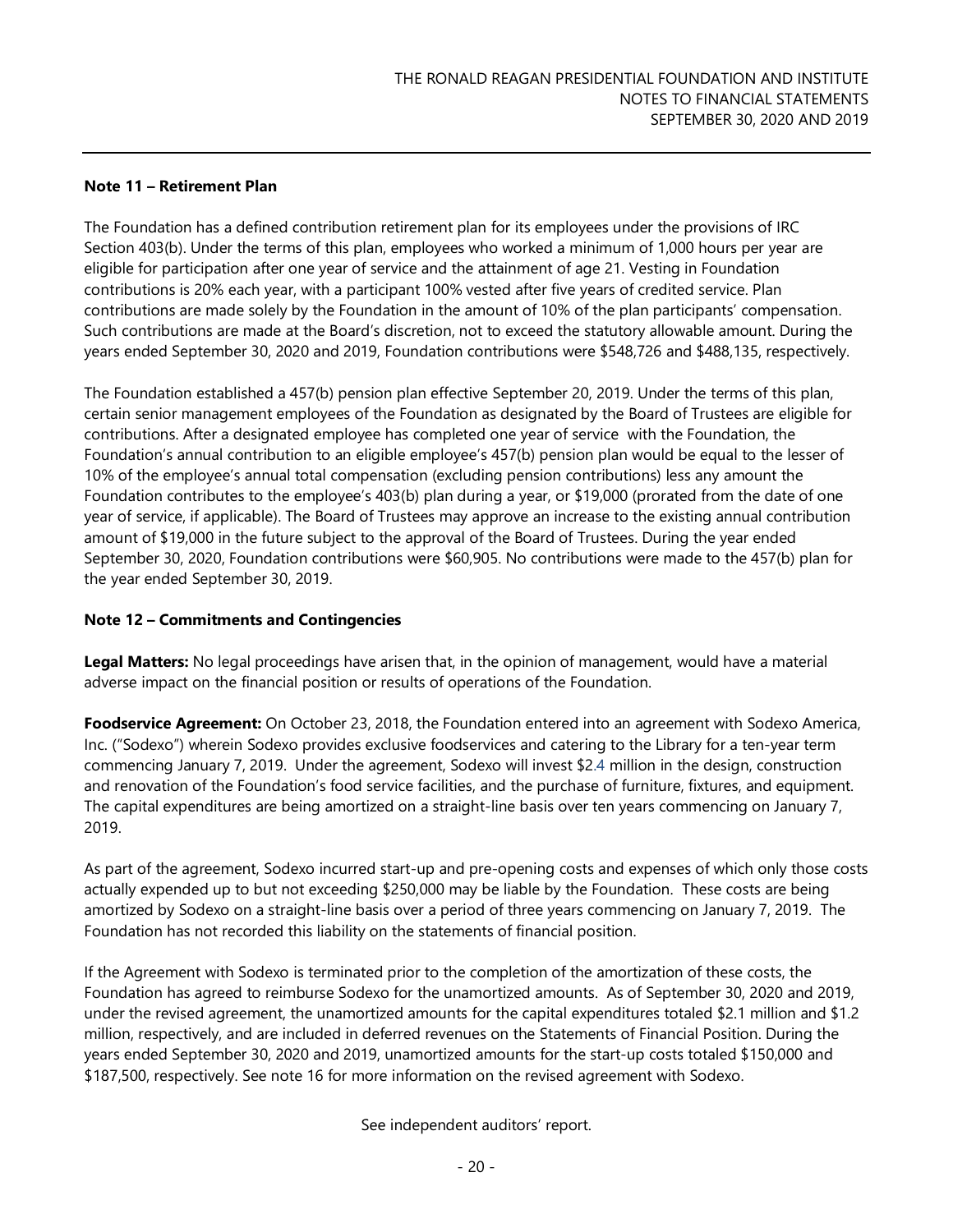#### **Note 12 – Commitments and Contingencies (Continued)**

**Real Estate Purchase:** On August 21, 2018, the Foundation entered into an agreement to purchase a condominium interest in an office building in Washington, D.C. in which the Foundation will operate the Ronald Reagan Institute. The purchase price of the condominium was \$19.9 million. As of September 30, 2019, the Foundation had \$20.1 million deposited into an escrow account for this real estate purchase. On December 16, 2019, escrow closed on this purchase and the deposited funds were used.

**Scholarships:** In 2010, the Foundation received a \$5,000,000 contribution from GE Corporation to fund a ten-year national scholarship program. Terms of the contribution require the Foundation to fund \$300,000 per year for program costs and scholarships. Fund earnings are also restricted for scholarships. The annual amount awarded to each student shall not exceed \$10,000 and a scholarship recipient may be awarded a scholarship in each of four school years for a total of \$40,000. Scholarship recipients must continue to meet specific terms and conditions in order to continue to receive their scholarships.

On February 2, 2016, GE Corporation pledged an additional \$5,000,000 of additional funding to extend the life of the scholarship program and the Foundation has received the full amount from GE Corporation relating to this pledge.

#### **Note 13 – Concentrations**

**Major Donors:** The pledges from three donors accounted for approximately 62% and 61% of total pledges receivable at September 30, 2020 and 2019, respectively.

**Major Accounts Receivable:** Accounts receivable from two entities accounted for 68% and 60% of total accounts receivable at September 30, 2020 and 2019, respectively.

**Concentration of Credit Risk:** The Foundation maintains its cash at financial institutions which may, at times, exceed federally insured limits. At September 30, 2020, the Foundation had cash and cash equivalents on deposit exceeding federally insured limits by \$4,892,618. Historically, the Foundation has not experienced any losses in such accounts and believes it is not exposed to any significant credit risk on cash and cash equivalents.

#### **Note 14 – Net Assets**

**Net Assets without Donor Restrictions:** The Foundation's net assets without donor restrictions include Boarddesignated funds functioning as endowment were as follows at September 30:

|                                                 | 2020        |  | 2019        |
|-------------------------------------------------|-------------|--|-------------|
| Net assets - undesignated                       | 92,808,356  |  | 79,364,316  |
| Board designated funds functioning as endowment | 102,103,414 |  | 100,013,963 |
| Total net assets without donor restrictions     | 194,911,770 |  | 179,378,279 |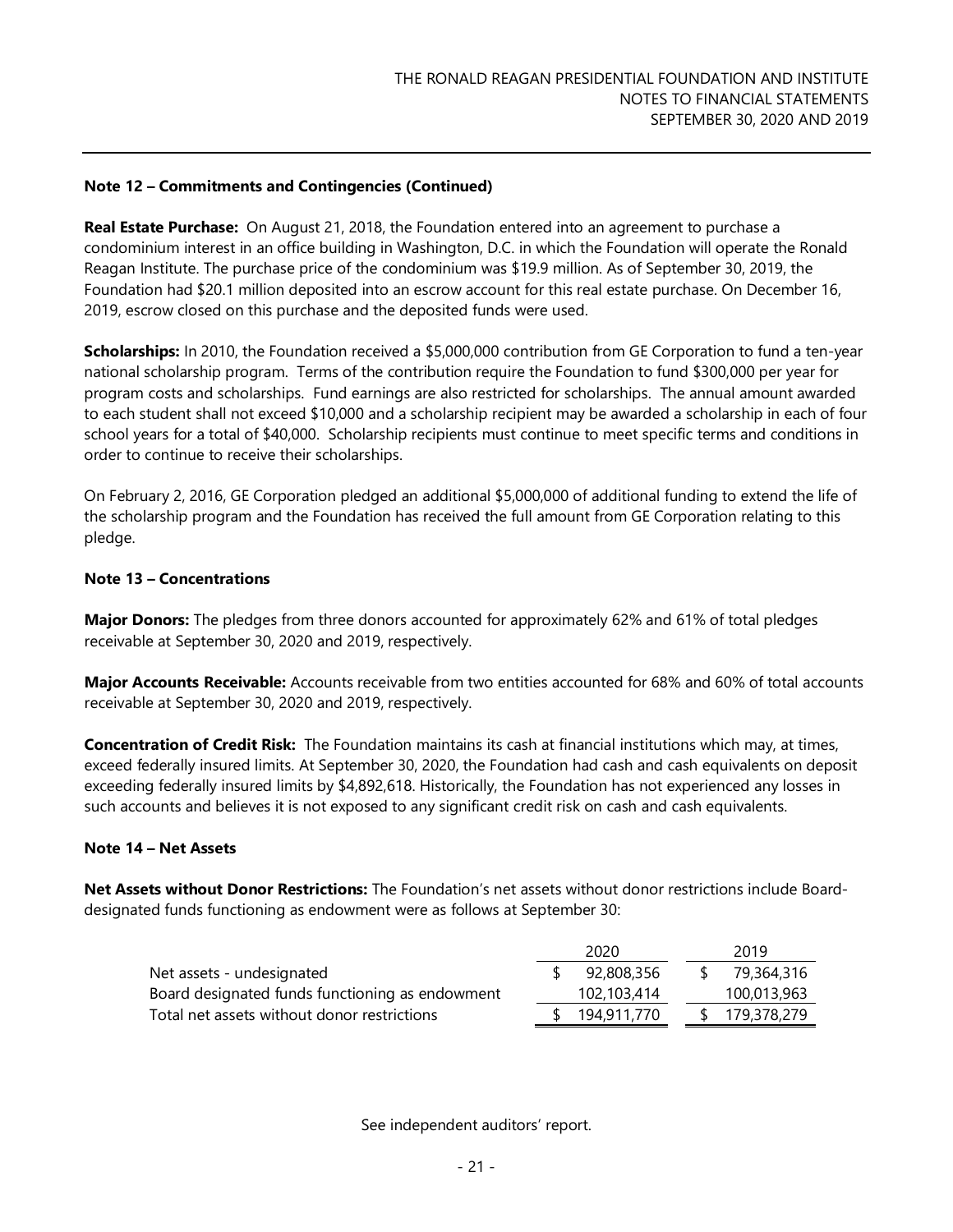#### **Note 14 – Net Assets (Continued)**

**Net Assets with Donor Restrictions:** Net assets with donor restrictions are restricted for the following purposes or periods were as follows at September 30:

|                                                 | 2020            | 2019            |  |
|-------------------------------------------------|-----------------|-----------------|--|
| Subject to passage of time:                     |                 |                 |  |
| Pledges receivable                              | \$<br>8,259,561 | \$<br>8,439,228 |  |
| Undistributed endowment earnings                | 48,797,621      | 46,802,936      |  |
| Subject to passage of time and purpose:         |                 |                 |  |
| <b>GE Scholarships</b>                          |                 |                 |  |
| Center for Public Affairs and Museum            | 833,614         | 918,721         |  |
| Ronald Reagan Institute                         | 23,071,790      | 22,283,503      |  |
| Donald W. Reynolds Foundation                   |                 |                 |  |
| Air Force Once Discovery Center                 | 178,368         | 161,237         |  |
| Walter and Leonore Annenberg Presidential       |                 |                 |  |
| Learning Center                                 | 49,738          | 125,000         |  |
| Subject to expenditure for a specified purpose: |                 |                 |  |
| <b>GE Scholarships</b>                          | 8,682,091       | 8,317,827       |  |
| Center for Public Affairs and Museum            | 254,754         | 415,379         |  |
| Ronald Reagan Institute                         | 79,220          | 19,560,673      |  |
| Donald W. Reynolds Foundation                   |                 |                 |  |
| Air Force Once Discovery Center                 | 1,405,359       | 1,579,348       |  |
| Walter and Leonore Annenberg Presidential       |                 |                 |  |
| Learning Center                                 | 3,424,149       | 3,584,403       |  |
| Net assets restricted in perpetuity:            |                 |                 |  |
| Walter and Leonore Annenberg Presidential       |                 |                 |  |
| Learning Center                                 | 10,000,000      | 10,000,000      |  |
| Donald W. Reynolds Foundation                   |                 |                 |  |
| Air Force Once Discovery Center                 | 6,500,000       | 6,500,000       |  |
| Donald W. Reynolds Foundation                   |                 |                 |  |
| Museum Maintenance                              | 2,725,000       | 2,725,000       |  |
| Endowment fund investment in perpetuity         | 51,365,222      | 51,408,227      |  |
| Total net assets with donor restrictions        | \$165,626,487   | \$182,821,482   |  |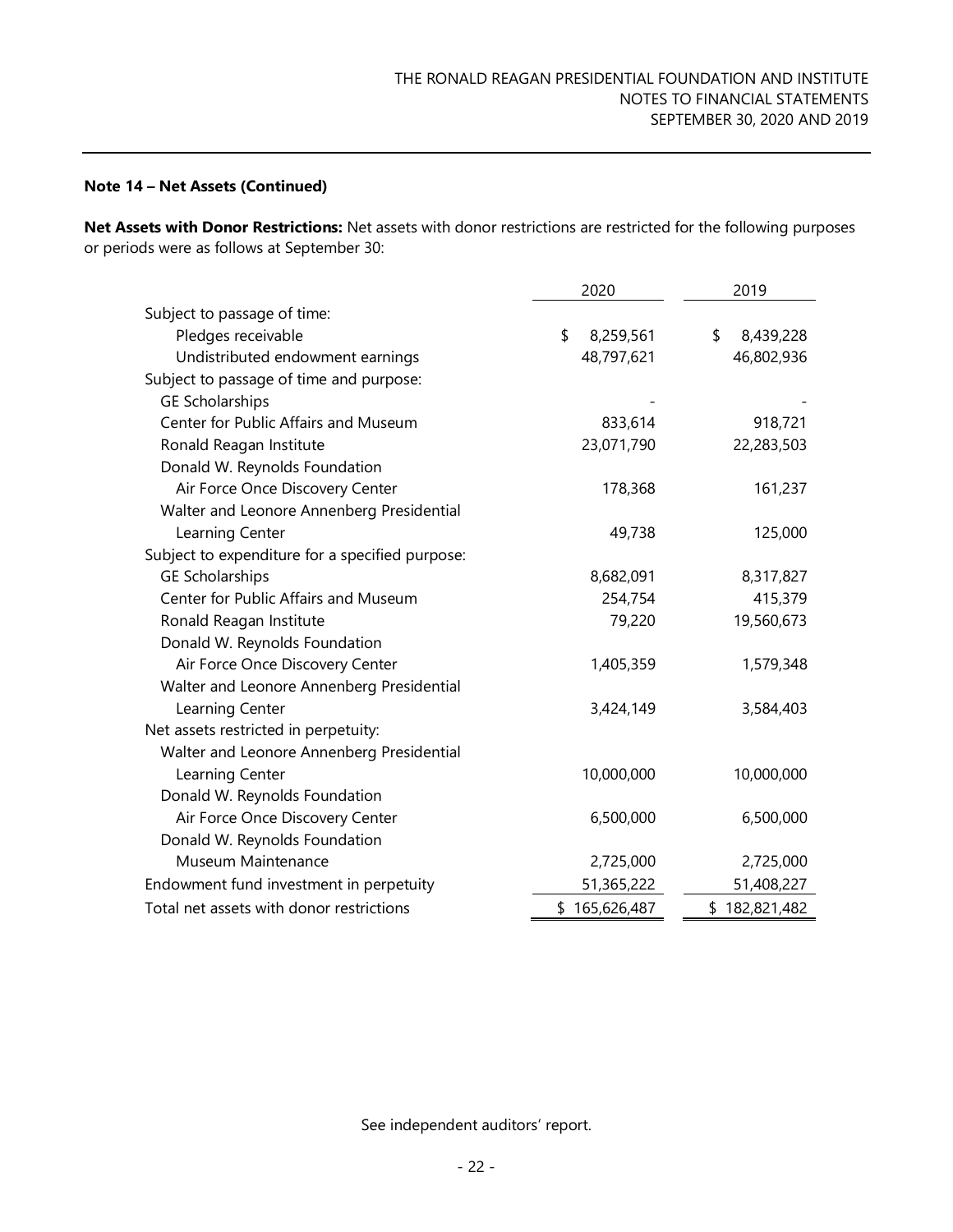#### **Note 14 – Net Assets (Continued)**

Net assets with donor restrictions released during the years ended September 30, 2020 and 2019 include earnings from donor-restricted endowment approved for endowment distribution by the Board and net assets released from restrictions by incurring expenses satisfying the donor-restricted purposes or time requirements as summarized in the table below:

|                                                | 2020 |            | 2019            |
|------------------------------------------------|------|------------|-----------------|
| Net assets released from restriction           |      |            |                 |
| Subject to passage of time:                    |      |            |                 |
| Collection of pledges receivable               | \$   | 2,082,575  | \$<br>2,141,936 |
| Endowment distribution                         |      | 1,198,131  | 1,184,852       |
| Subject to expenditure for a specific purpose: |      |            |                 |
| <b>GE Scholarships</b>                         |      | 464,115    | 557,499         |
| Center for Public Affairs and Museum           |      | 409,704    | 106,487         |
| Ronald Reagan Institute                        |      | 19,463,540 | 100,000         |
| Donald W. Reynolds Foundation                  |      |            |                 |
| Air Force Once Discovery Center                |      | 89,765     | 51,275          |
| Walter and Leonore Annenberg Presidential      |      |            |                 |
| Learning Center                                |      | 48,107     | (74,726)        |
| `Total net assets released from restrictions   | \$   | 23,755,937 | \$<br>4.067.323 |

The Foundation's endowment funds consist of (a) undesignated funds functioning as endowment through designation by the Board and (b) donor-restricted endowment funds. The earnings of the Foundation's endowment funds support the mission and operations of the Foundation.

#### **Note 15 – Endowment Funds**

**Net Asset Classifications:** In August 2008, the Financial Accounting Standards Board ("FASB") issued guidance on the net asset classification of donor-restricted endowment funds for a not-for-profit organization that is subject to an enacted version of the Uniform Prudent Management of Institutional Funds Act of 2006 ("UPMIFA"). The FASB guidance also improves disclosures about a foundation's endowment funds (both donor restricted endowment funds and board designated endowment funds) whether or not the Foundation is subject to UPMIFA. The Foundation classifies the donor-restricted endowment funds of perpetual duration as net assets with donor restrictions (permanently restricted). Gains and investment income on endowment funds are reported as increases in net assets without donor restrictions unless if such amounts are limited to specific uses by donor-imposed restrictions that are not met in the same year. From time to time, the fair value of assets associated with individual donor restricted endowment funds may fall below the level required to be maintained in perpetuity in accordance with UPMIFA or the applicable donor gift document, creating an "underwater" endowment fund. It is the policy of the Foundation not to spend from such funds. There were no such deficiencies as of September 30, 2020 and 2019.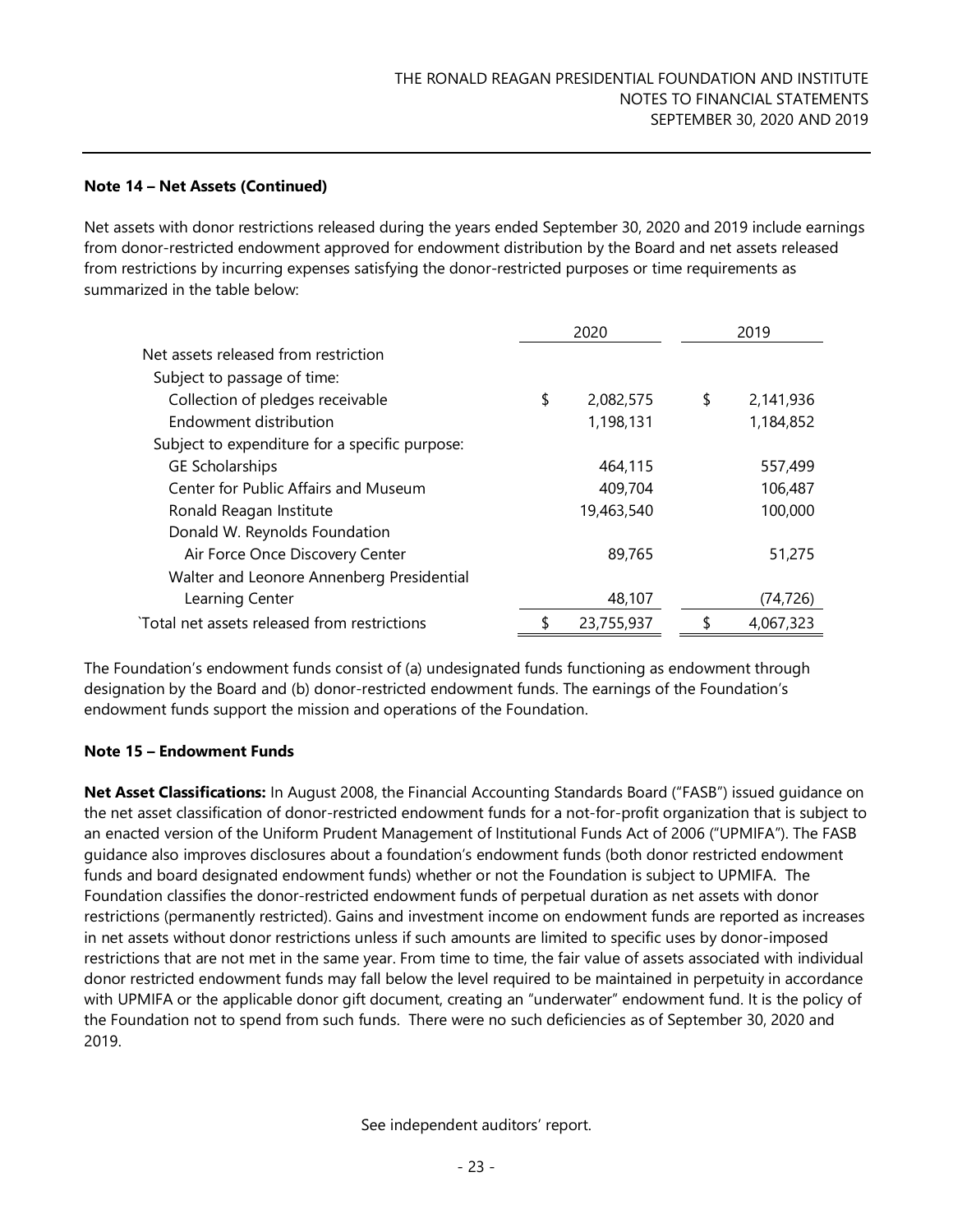**Interpretation of Law:** The Board of Trustees has interpreted the state law as requiring the preservation of the fair value of the original gift as of the gift date of the donor-restricted endowment funds absent explicit donor stipulations to the contrary. Consistent with UPMIFA and Board policy, the Foundation classifies the corpus of funds subject to UPMIFA as net assets with donor restrictions (permanently restricted) at the original value of gifts (including subsequent gifts) for donor-restricted endowment as required by the donor. Accumulated earnings of donor-restricted endowment are classified as with donor restrictions until distributed in accordance with UPMIFA and Board policy.

**Endowment Investment and Spending Policies:** The Board of Trustees has adopted an investment policy designed to seek an average total annual return that exceeds the spending or payout rate plus inflation measured over annualized, rolling five and ten year periods. To achieve its investment objectives, funds are allocated among a number of asset classes. The general policy is to diversify investments among both equity and fixed income strategies so as to provide a balance that will enhance total return while avoiding undue risk concentrations in any single asset class or investment category.

It is the Foundation's policy, subject to the discretion of the Board of Directors, to distribute annually up to five percent (5%) of the average of the investment pool's market value as of the end of 20 quarters prior to the next fiscal year period. It is understood that the total return basis for calculating spending is sanctioned by the UPMIFA, under which guideline the Foundation is permitted to spend an amount in excess of the current yield (interest and dividends earned), including realized or unrealized appreciation. The Foundation distributed \$1,659,443 and \$1,406,933 under this policy during the fiscal years ended September 30, 2020 and 2019, respectively.

The following is the composition of the endowment fund at September 30, 2020:

#### ENDOWMENT FUND BALANCES

|                                    | <b>Without Donor</b><br>Restrictions | With Donor<br>Restrictions | Total         |
|------------------------------------|--------------------------------------|----------------------------|---------------|
| General Endowment                  | 27,875,278<br>S.                     | \$79,810,672               | \$107,685,950 |
| Education                          |                                      |                            |               |
| Annenberg/Education Activities     |                                      | 12,823,372                 | 12,823,372    |
| Reynolds/Discovery Center          |                                      | 7,611,036                  | 7,611,036     |
| Reynolds/Museum Maintenance        |                                      | 2,947,262                  | 2,947,262     |
| Funds Functioning as Endowment     | 74,228,136                           |                            | 74,228,136    |
|                                    | 102,103,414                          | 103,192,342                | 205,295,756   |
| Endowment Pledges at Present Value |                                      | 20,352,170                 | 20,352,170    |
| <b>Total Endowment Net Assets</b>  | \$102,103,414                        | \$123,544,512              | \$225,647,926 |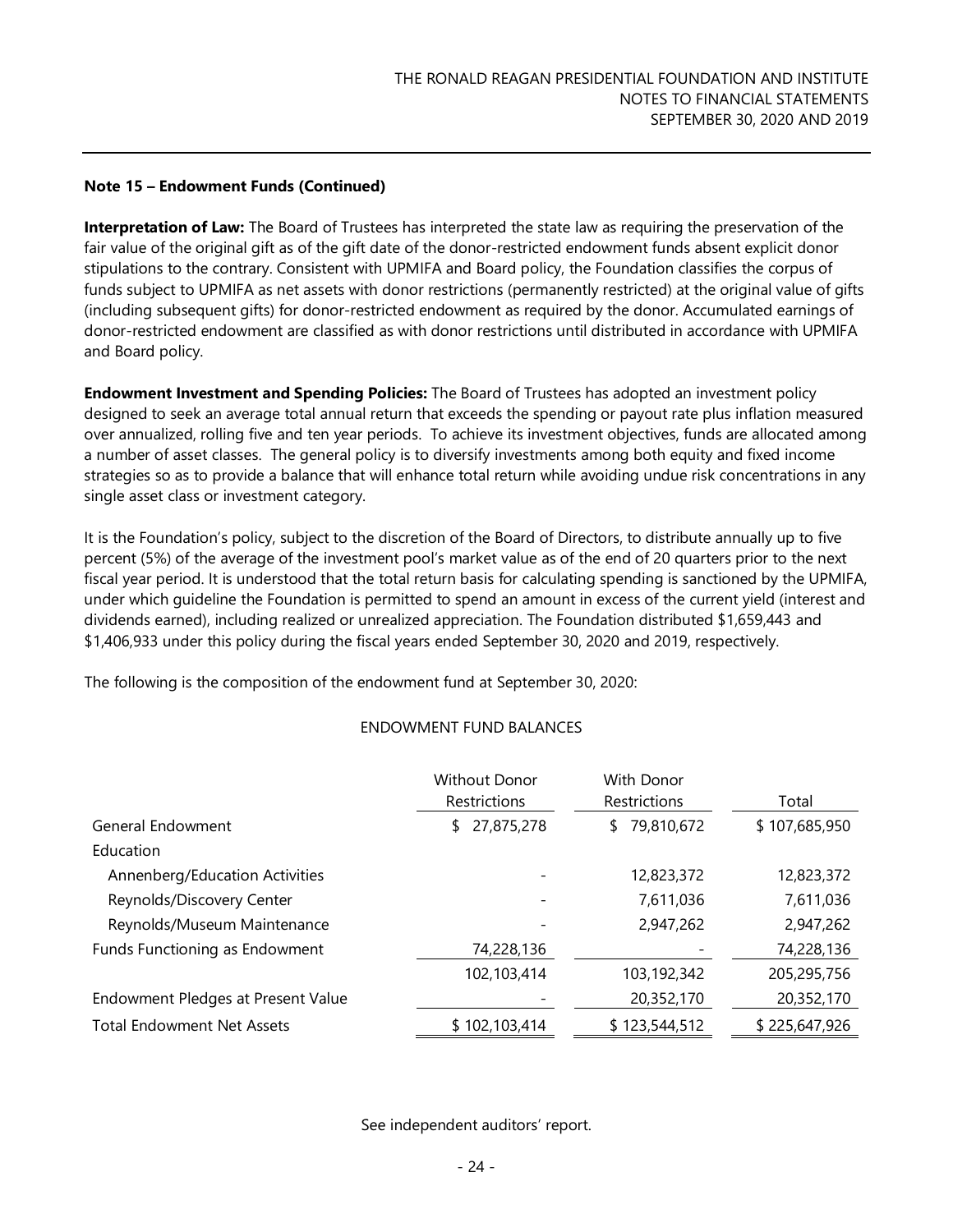The following are endowment fund activities for the year ended September 30, 2020:

### ENDOWMENT FUND CHANGES IN NET ASSETS

|                              | <b>Without Donor</b> | With Donor    |               |
|------------------------------|----------------------|---------------|---------------|
| <b>INVESTED ENDOWMENT</b>    | Restrictions         | Restrictions  | Total         |
| Beginning balance            | \$100,013,963        | \$101,781,470 | \$201,795,433 |
| Investment Returns           |                      |               |               |
| Investment Income            | 1,464,048            | 1,497,475     | 2,961,523     |
| Investment Appreciation      | 1,086,715            | 1,111,528     | 2,198,243     |
| <b>Investment Costs</b>      |                      |               |               |
| Net Investment Returns       | 2,550,763            | 2,609,003     | 5,159,766     |
| Appropriated for Expenditure | (461, 312)           | (1, 198, 131) | (1,659,443)   |
| Cash Additions to Endowment  |                      |               |               |
| Donor Directed               |                      |               |               |
| <b>Board Directed</b>        |                      |               |               |
| <b>Total New Additions</b>   |                      |               |               |
| Reclassifications            |                      |               |               |
| Ending balance               | \$102,103,414        | \$103,192,342 | \$205,295,756 |

## ENDOWMENT FUND CHANGES IN NET ASSETS

|                          | <b>Without Donor</b><br>Restrictions | With Donor<br>Restrictions | Total        |
|--------------------------|--------------------------------------|----------------------------|--------------|
| <b>ENDOWMENT PLEDGES</b> |                                      |                            |              |
| Beginning balance        | \$                                   | \$20,395,174               | \$20,395,174 |
| New Pledges, net of      |                                      |                            |              |
| discounts and payments   |                                      | (43,004)                   | (43,004)     |
| Ending balance           |                                      | \$20,352,170               | \$20,352,170 |
|                          |                                      |                            |              |

#### TOTAL ENDOWMENT NET ASSETS

| Beginning balance               | \$100,013,963 | \$122,176,644 | \$222,190,607 |
|---------------------------------|---------------|---------------|---------------|
| Changes in Endowment net assets | 2,089,451     | 1,367,868     | 3,457,319     |
| Ending balance                  | \$102,103,414 | \$123,544,512 | \$225,647,926 |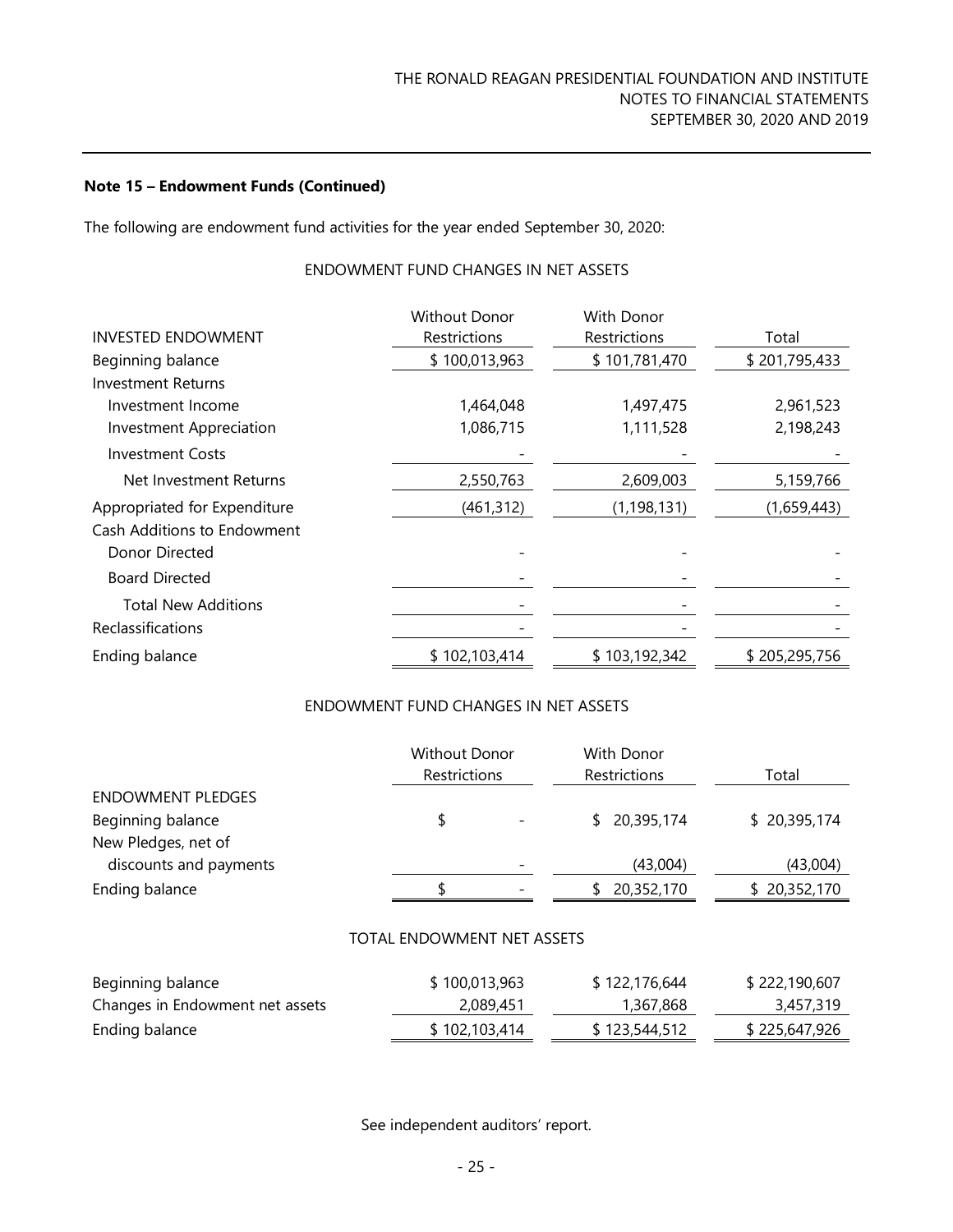The following is the composition of the endowment fund at September 30, 2019:

|                                    | <b>Without Donor</b>     | With Donor       |               |
|------------------------------------|--------------------------|------------------|---------------|
|                                    | Restrictions             | Restrictions     | Total         |
| General Endowment                  | 27,628,381<br>S          | 77,815,986<br>\$ | \$105,444,367 |
| Education                          |                          |                  |               |
| Annenberg/Education Activities     |                          | 13,110,520       | 13,110,520    |
| Reynolds/Discovery Center          | $\overline{\phantom{a}}$ | 7,815,781        | 7,815,781     |
| Reynolds/Museum Maintenance        |                          | 3,039,183        | 3,039,183     |
| Funds Functioning as Endowment     | 72,385,582               |                  | 72,385,582    |
|                                    | 100,013,963              | 101,781,470      | 201,795,433   |
| Endowment Pledges at Present Value |                          | 20,395,174       | 20,395,174    |
| <b>Total Endowment Net Assets</b>  | 100,013,963              | \$122,176,644    | \$222,190,607 |

The following are endowment fund activities for the year ended September 30, 2019:

### ENDOWMENT FUND CHANGES IN NET ASSETS

|                                | <b>Without Donor</b> | With Donor     |               |
|--------------------------------|----------------------|----------------|---------------|
| <b>INVESTED ENDOWMENT</b>      | Restrictions         | Restrictions   | Total         |
| Beginning balance              | 69,446,046<br>\$     | \$125,745,025  | \$195,191,071 |
| <b>Investment Returns</b>      |                      |                |               |
| Investment Income              | 1,295,492            | 1,954,307      | 3,249,799     |
| <b>Investment Appreciation</b> | 1,728,804            | 3,024,304      | 4,753,108     |
| <b>Investment Costs</b>        |                      |                |               |
| Net Investment Returns         | 3,024,296            | 4,978,611      | 8,002,907     |
| Appropriated for Expenditure   | (222,081)            | (1, 184, 852)  | (1,406,933)   |
| Cash Additions to Endowment    |                      |                |               |
| Donor Directed                 | 8,388                |                | 8,388         |
| <b>Board Directed</b>          |                      |                |               |
| <b>Total New Additions</b>     | 8,388                |                | 8,388         |
| Reclassifications              | 27,757,314           | (27, 757, 314) |               |
| Ending balance                 | 100,013,963<br>S.    | \$101,781,470  | \$201,795,433 |